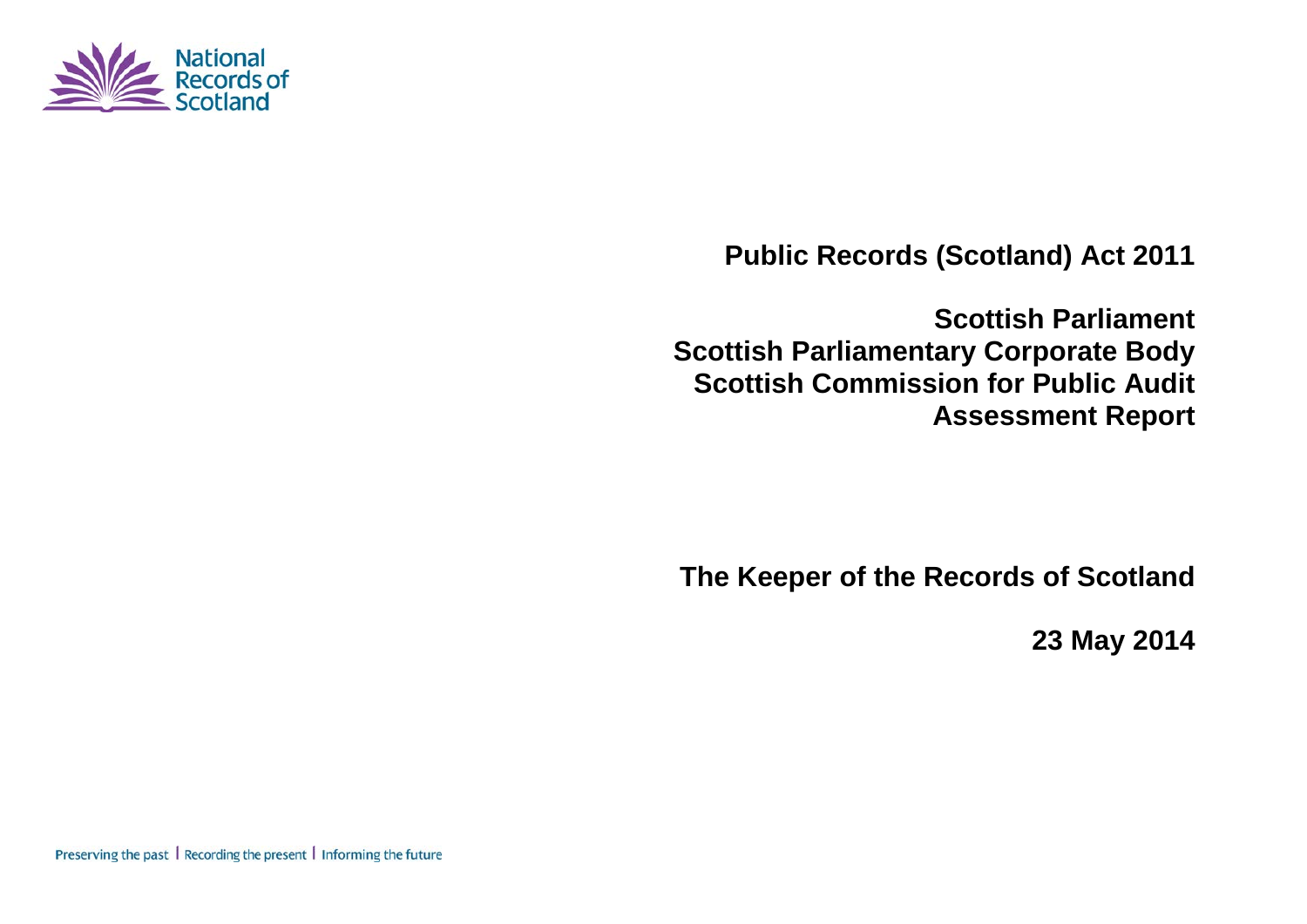#### **Contents**

| 5. Model Plan Elements: Checklist Error! Bookmark not defined. |  |
|----------------------------------------------------------------|--|
|                                                                |  |
|                                                                |  |

## **1. Public Records (Scotland) Act 2011**

The Public Records (Scotland) Act 2011 (the Act) received Royal assent on 20 April 2011. It is the first new public records legislation in Scotland since 1937 and came fully into force on 1 January 2013. Its primary aim is to promote efficient and accountable record keeping by named Scottish public authorities.

The Act has its origins in *The Historical Abuse Systemic Review: Residential Schools and Children's Homes in Scotland 1950-1995* (The Shaw Report) published in 2007. The Shaw Report recorded how its investigations were hampered by poor record keeping and found that thousands of records had been created, but were then lost due to an inadequate legislative framework and poor records management. Crucially, it demonstrated how former residents of children's homes were denied access to information about their formative years. The Shaw Report demonstrated that management of records in all formats (paper and electronic) is not just a bureaucratic process, but central to good governance and should not be ignored. A follow-up review of public records legislation by the Keeper of the Records of Scotland (the Keeper) found further evidence of poor records management across the public sector. This resulted in the passage of the Act by the Scottish Parliament in March 2011.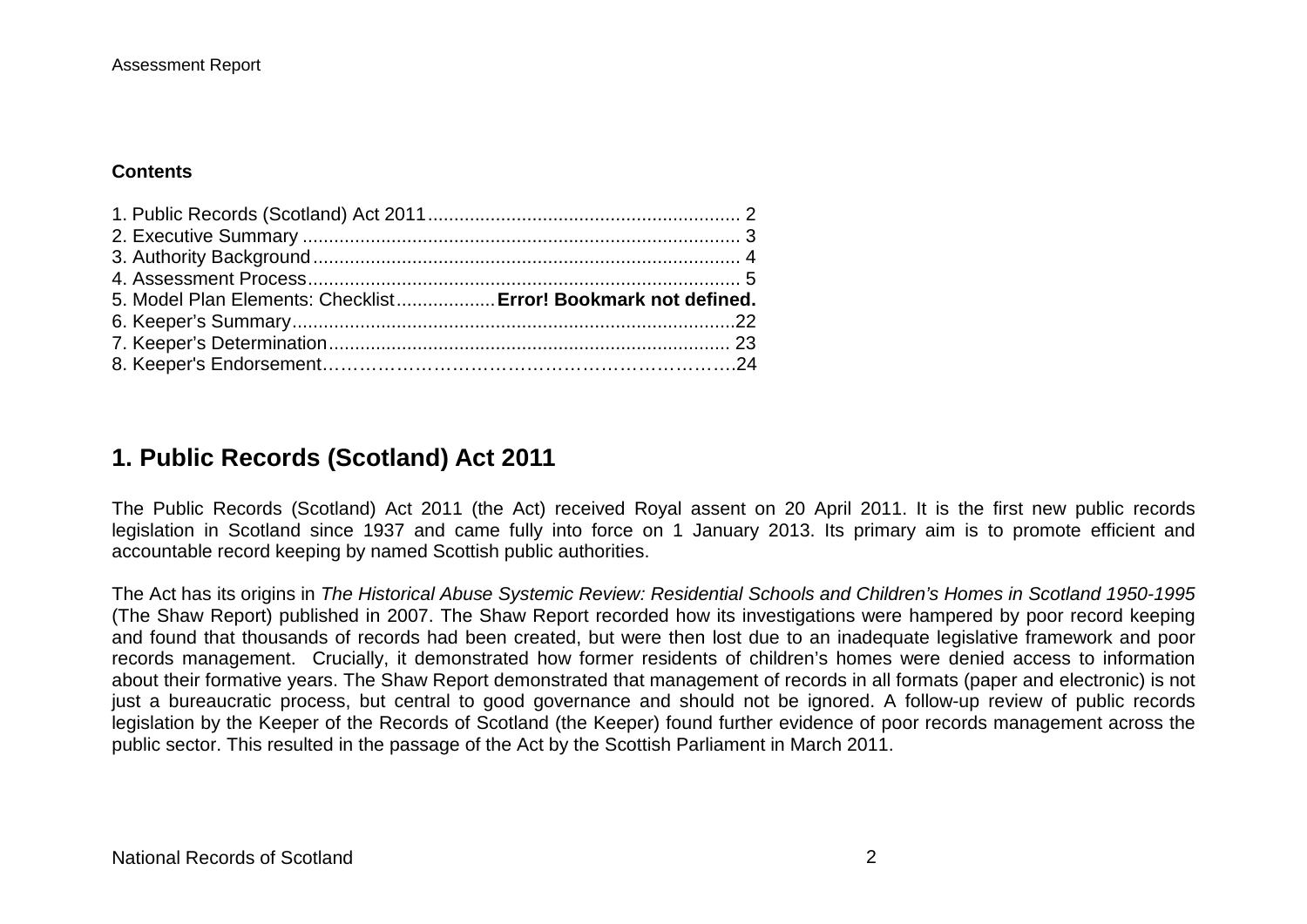The Act requires a named authority to prepare and implement a records management plan (RMP) which must set out proper arrangements for the management of its records. A plan must clearly describe the way the authority cares for the records that it creates, in any format, whilst carrying out its business activities. The RMP must be agreed with the Keeper and regularly reviewed.

### **2. Executive Summary**

This report sets out the findings of the Keeper's assessment of the RMP of the Scottish Parliament, the Scottish Parliamentary Corporate Body and the Scottish Commission for Public Audit by the Public Records (Scotland) Act 2011 Assessment Team following its submission to the Keeper on 28 February 2014*.*

The assessment considered whether the RMP of the Scottish Parliament, the Scottish Parliamentary Corporate Body and the Scottish Commission for Public Audit was developed with proper regard to the 14 elements of the Keeper's statutory Model Records Management Plan (the Model Plan) under section 8(3) of the Act, and whether in this respect it complies with it and the specific requirements of the Act.

The outcome of the assessment and the Keeper's decision on whether the RMP of the Scottish Parliament, the Scottish Parliamentary Corporate Body and the Scottish Commission for Public Audit complies with the Act can be found under section 7 of this report with relevant recommendations.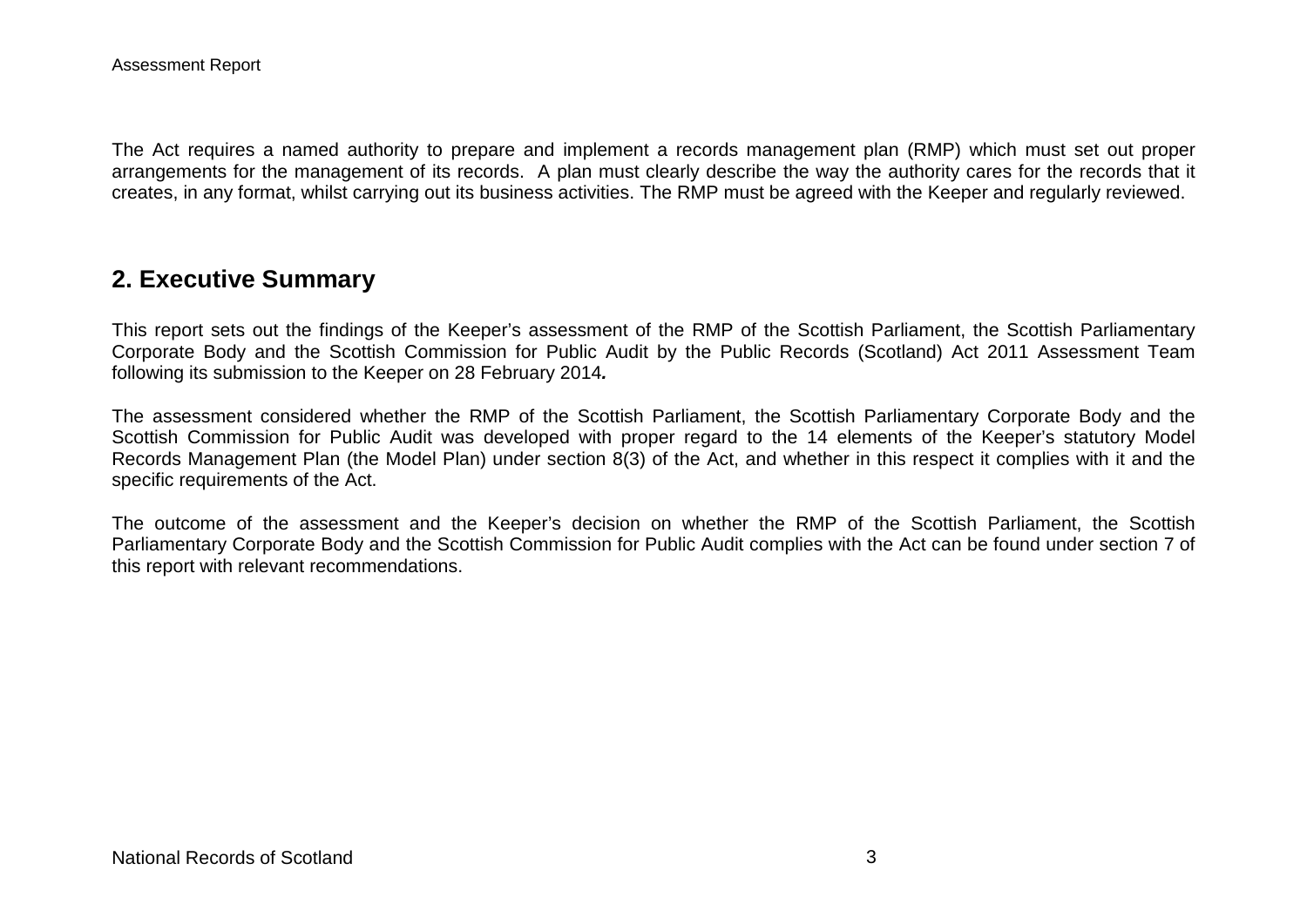## **3. Authority Background**

The Scottish Parliament is the devolved, national, unicameral legislature of Scotland, located in the Holyrood area of the capital, Edinburgh. The Parliament is a democratically elected body comprising 129 members known as Members of the Scottish Parliament (MSPs). Members are elected for four-year terms under the additional member system. As a result, 73 MSPs represent individual geographical constituencies elected by the plurality ("first past the post") system, with a further 56 returned from eight additional member regions, each electing seven MSPs.

<http://www.scottish.parliament.uk/>

The Scottish Parliament Corporate Body is responsible for ensuring that the Parliament is provided with the property, staff and services it requires.

<http://www.scottish.parliament.uk/abouttheparliament/16231.aspx>

The Scottish Commission for Public Audit was established under Section 12 of the Public Finance and Accountability (Scotland) Act 2000 and is made up of 5 MSPs. The main areas of responsibility of the Commission are to:

(a) Examine Audit Scotland's proposals for the use of resources and expenditure and report on them to the Parliament;

(b) Appoint a qualified person to audit the accounts of Audit Scotland;

(c) Lay before the Parliament and publish a copy of Audit Scotland's accounts and the auditor's report on them;

(d) Appoint three of the five members of Audit Scotland on such terms and conditions as the SCPA determines

(e) Appoint one of these three members to preside at meetings of Audit Scotland.

<http://www.scottish.parliament.uk/parliamentarybusiness/1704.aspx>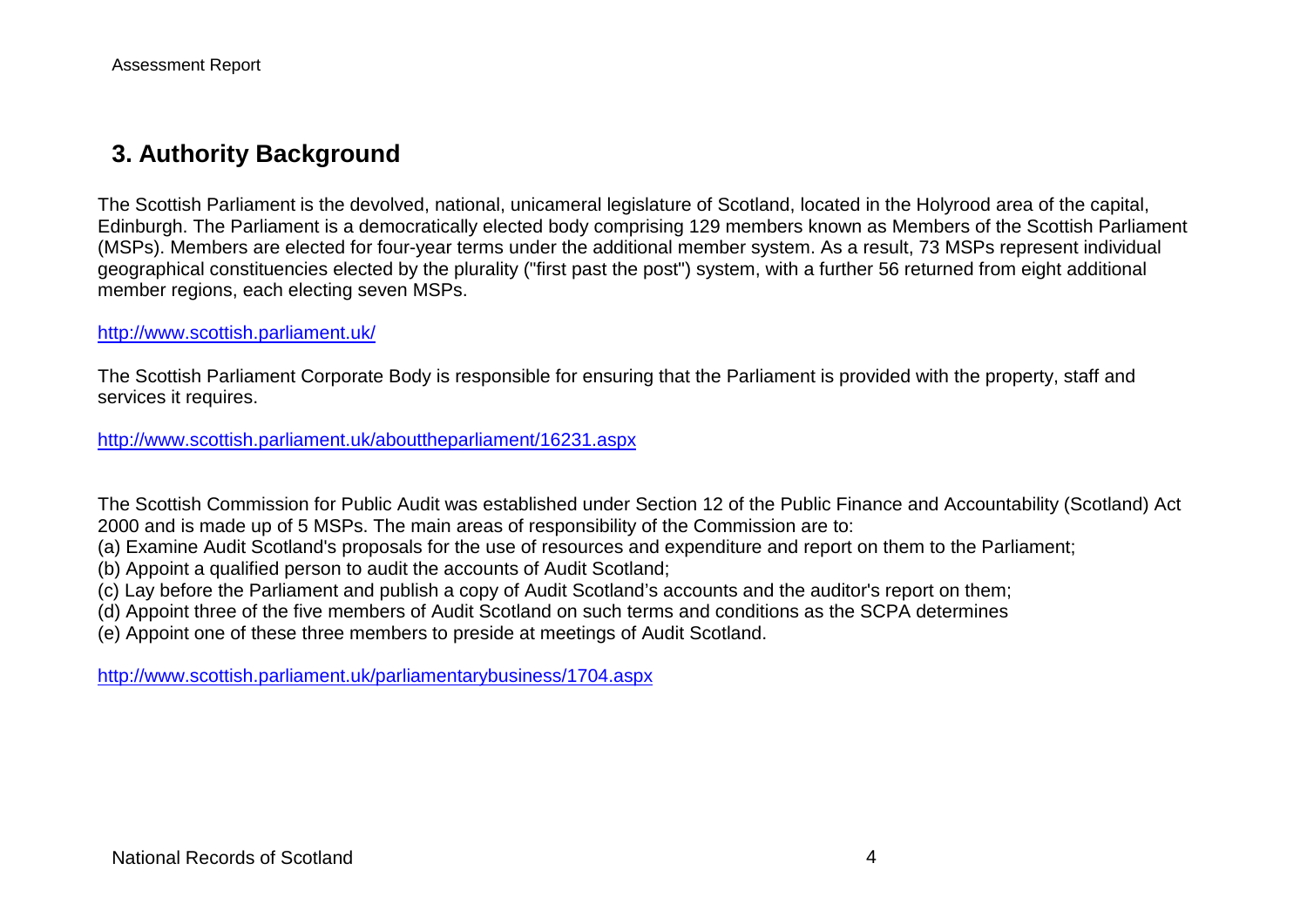### **4. Keeper's Assessment Process**

The RMP was assessed by the Public Records (Scotland) Act Assessment Team on behalf of the Keeper. Assessors used the checklist elements listed in section 5, to establish whether the Scottish Parliament, the Scottish Parliamentary Corporate Body and the Scottish Commission for Public Audit's RMP was developed with proper regard to the elements of the Model Plan and is compliant with the Act. The assessment also considered whether there was sufficient supporting evidence of such compliance.

#### **Key:**

| The Keeper agrees this<br>element of an<br>authority's plan. | The Keeper agrees this<br>element of an authority's<br>plan as an 'improvement<br>model'. This means that<br>he is convinced of the<br>authority's commitment to<br>closing a gap in<br>provision. He will request<br>that he is updated as<br>work on this element<br>progresses. |  | There is a serious<br>gap in provision<br>for this element<br>with no clear<br>explanation of how<br>this will be<br>addressed. The<br>Keeper may<br>choose to return<br>the RMP on this<br>basis. |
|--------------------------------------------------------------|------------------------------------------------------------------------------------------------------------------------------------------------------------------------------------------------------------------------------------------------------------------------------------|--|----------------------------------------------------------------------------------------------------------------------------------------------------------------------------------------------------|
|--------------------------------------------------------------|------------------------------------------------------------------------------------------------------------------------------------------------------------------------------------------------------------------------------------------------------------------------------------|--|----------------------------------------------------------------------------------------------------------------------------------------------------------------------------------------------------|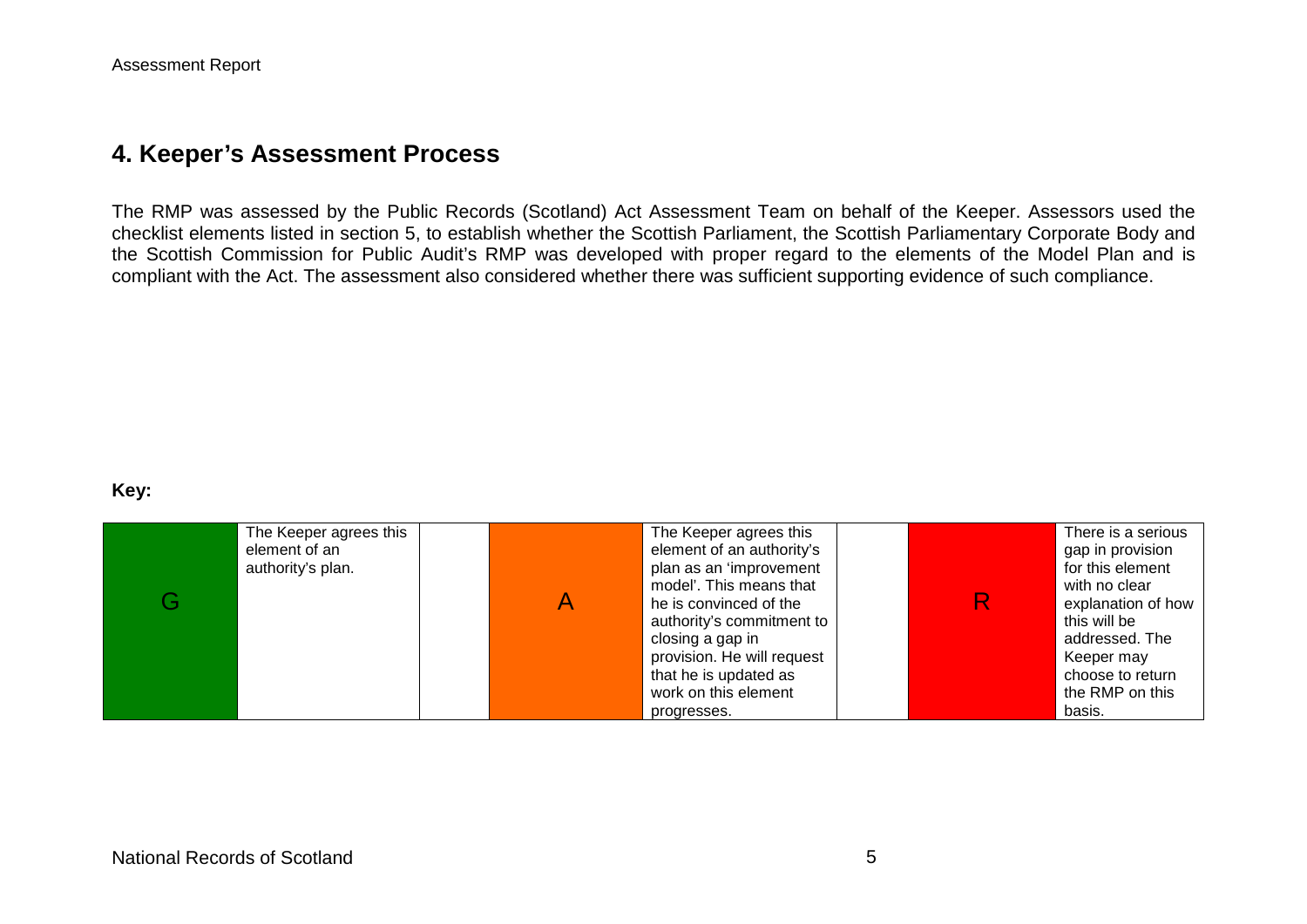### **5. Model Plan Elements: Checklist**

# **Scottish Parliament Scottish Parliament Corporate Body Scottish Commission for Public Audit (For ease these three scheduled authorities are referred to as 'The Scottish Parliament' below.)**

| <b>Element</b>                                | <b>Present</b> | <b>Evidence</b> | <b>Notes</b>                                                                                                                                                                                                                                                                                                                                                                                                                                                                                                                                                                                                                                                                                                                                                                                                                                                                                                                                                         |
|-----------------------------------------------|----------------|-----------------|----------------------------------------------------------------------------------------------------------------------------------------------------------------------------------------------------------------------------------------------------------------------------------------------------------------------------------------------------------------------------------------------------------------------------------------------------------------------------------------------------------------------------------------------------------------------------------------------------------------------------------------------------------------------------------------------------------------------------------------------------------------------------------------------------------------------------------------------------------------------------------------------------------------------------------------------------------------------|
| 1. Senior<br>Officer<br>Compulsory<br>element | G              | G               | Callum Thomson, The Scottish Parliament's Head of Communications and<br>Research, is identified as the individual with overall responsibility for the Records<br>Management Plan (RMP). Mr Thomson's responsibility for records management in<br>the authority is confirmed by the Statement of Responsibility for Records<br>Management (evidence 06). In this statement Mr Thomson confirms that he fully<br>endorses the records management plan.<br>Callum Thomson is also the Senior Responsible Owner of the Document and<br>Records Management (DRM) project (see Maturity Model under General<br><b>Comments below)</b> . He reports to the Digital Parliament Programme Board, on<br>which he sits, and to the Leadership Group (see Digital Parliament Programme<br>under General Comments below).<br>The Keeper agrees that the Head of Communications and Research in The Scottish<br>Parliament is a suitable individual to be identified in this role. |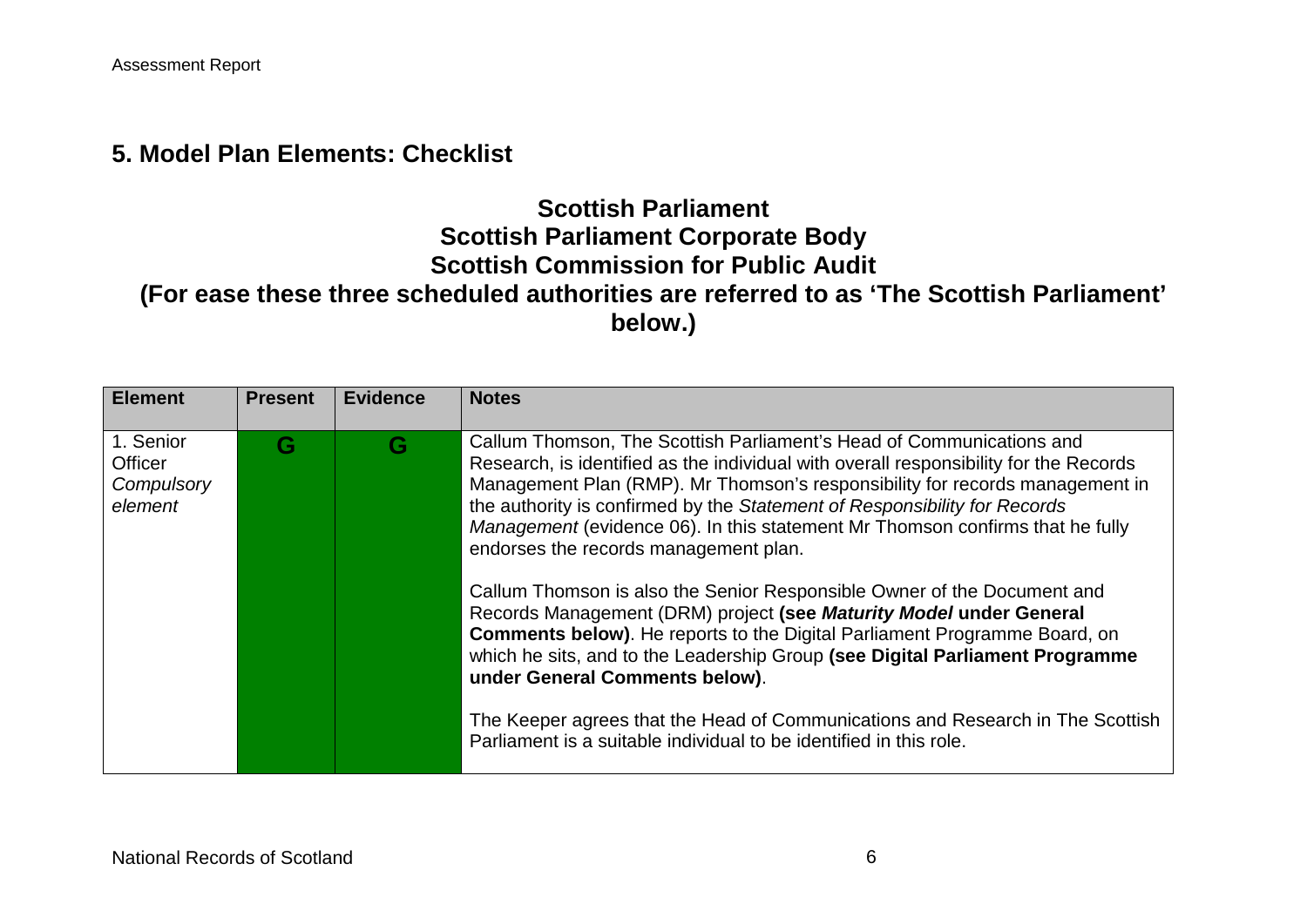| 2. Records<br>Manager<br>Compulsory<br>element | G | G | Gordon Hobbs, The Scottish Parliament's Information Manager is identified as the<br>individual who has responsibility for the operational implementation of the plan.<br>Mr Hobbs is the author of the RMP, the Records Management Policy (evidence 08)<br>and the Records Management Procedures and Guidance document (evidence 12).<br>This indicates that he has an understanding of key records management process<br>within The Scottish Parliament.<br>This appointment is confirmed by the Statement of Responsibility for Records<br>Management (evidence 06), from Callum Thomson (see element 1) and from Mr                                  |
|------------------------------------------------|---|---|---------------------------------------------------------------------------------------------------------------------------------------------------------------------------------------------------------------------------------------------------------------------------------------------------------------------------------------------------------------------------------------------------------------------------------------------------------------------------------------------------------------------------------------------------------------------------------------------------------------------------------------------------------|
|                                                |   |   | Hobbs formal objectives which have been supplied to the Keeper (evidence 74)<br>The Information Manager is responsible for records management training.<br>Mr Hobbs holds an MSc in Information and Library Studies.<br>The Keeper agrees that Mr Hobbs is a suitable individual to be identified in this role.                                                                                                                                                                                                                                                                                                                                         |
| 3. Policy<br>Compulsory<br>element             | G | G | The Scottish Parliament has a corporate Records Management Policy v1.0<br>approved by the Leadership Group on 1 <sup>st</sup> March 2012. This policy has been<br>submitted to the Keeper (evidence 08 for policy, evidence 11 for Leadership Group<br>approval).<br>The continuation of a Records Management Policy is a commitment of The Scottish<br>Parliament's Records Management Strategy (evidence 09).<br>The Records Management Policy specifically confirms that it applies to all three<br>scheduled authorities: The Scottish Parliament, The Scottish Parliament Corporate<br>Body and The Scottish Commission for Public Audit (page 2). |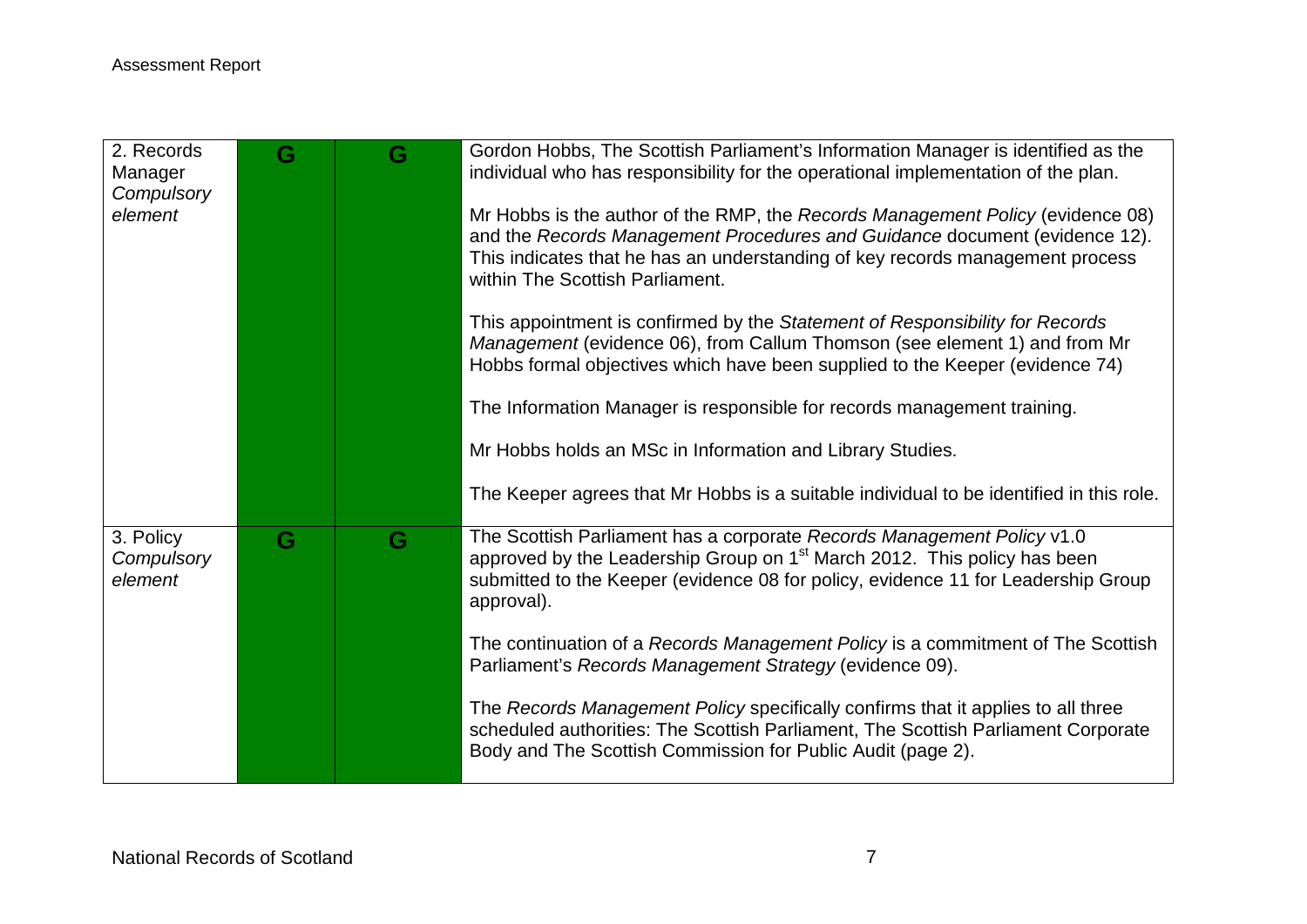|                                      |              |              | The author of the Records Management Policy is the individual identified in element<br>2. It contains a foreword by the Clerk/Chief Executive of the Scottish Parliament.<br>The policy is strongly supported by staff guidance in the form of Records<br>Management Procedures and Guidance document v1.0 dated June 2012 (evidence<br>12).<br>The policy includes a section outlining responsibilities.<br>There is a commitment to review the policy every three years in conjunction with<br>retention schedule reviews (see Review under General Comments below).<br>The policy document is available to staff on their Intranet. It does not appear to be<br>publically available from the Scottish Parliament website. A screen-shot from the<br>records management section of the Intranet has been submitted to the Keeper<br>(evidence 84)<br>The Keeper agrees that The Scottish Parliament has an operational and approved<br>records management policy as required by the Act. |
|--------------------------------------|--------------|--------------|---------------------------------------------------------------------------------------------------------------------------------------------------------------------------------------------------------------------------------------------------------------------------------------------------------------------------------------------------------------------------------------------------------------------------------------------------------------------------------------------------------------------------------------------------------------------------------------------------------------------------------------------------------------------------------------------------------------------------------------------------------------------------------------------------------------------------------------------------------------------------------------------------------------------------------------------------------------------------------------------|
|                                      |              |              |                                                                                                                                                                                                                                                                                                                                                                                                                                                                                                                                                                                                                                                                                                                                                                                                                                                                                                                                                                                             |
| 4. Business<br><b>Classification</b> | $\mathbf{A}$ | $\mathbf{A}$ | The Scottish Parliament has a file plan showing function and activity for the entire<br>business. This has been provided to the Keeper (evidence 17). Workshops have<br>been held in local service areas helping develop this file plan. The practice of<br>engaging local areas in this way is commended by the Keeper has helping develop<br>a useful business tool.<br>'The majority of records created by the Scottish Parliament are in electronic form'<br>(RMP page 7). These records are held in structured drives and in some cases on a<br>new EDRM system. This system, SharePoint with a bolt-on, is being rolled out                                                                                                                                                                                                                                                                                                                                                           |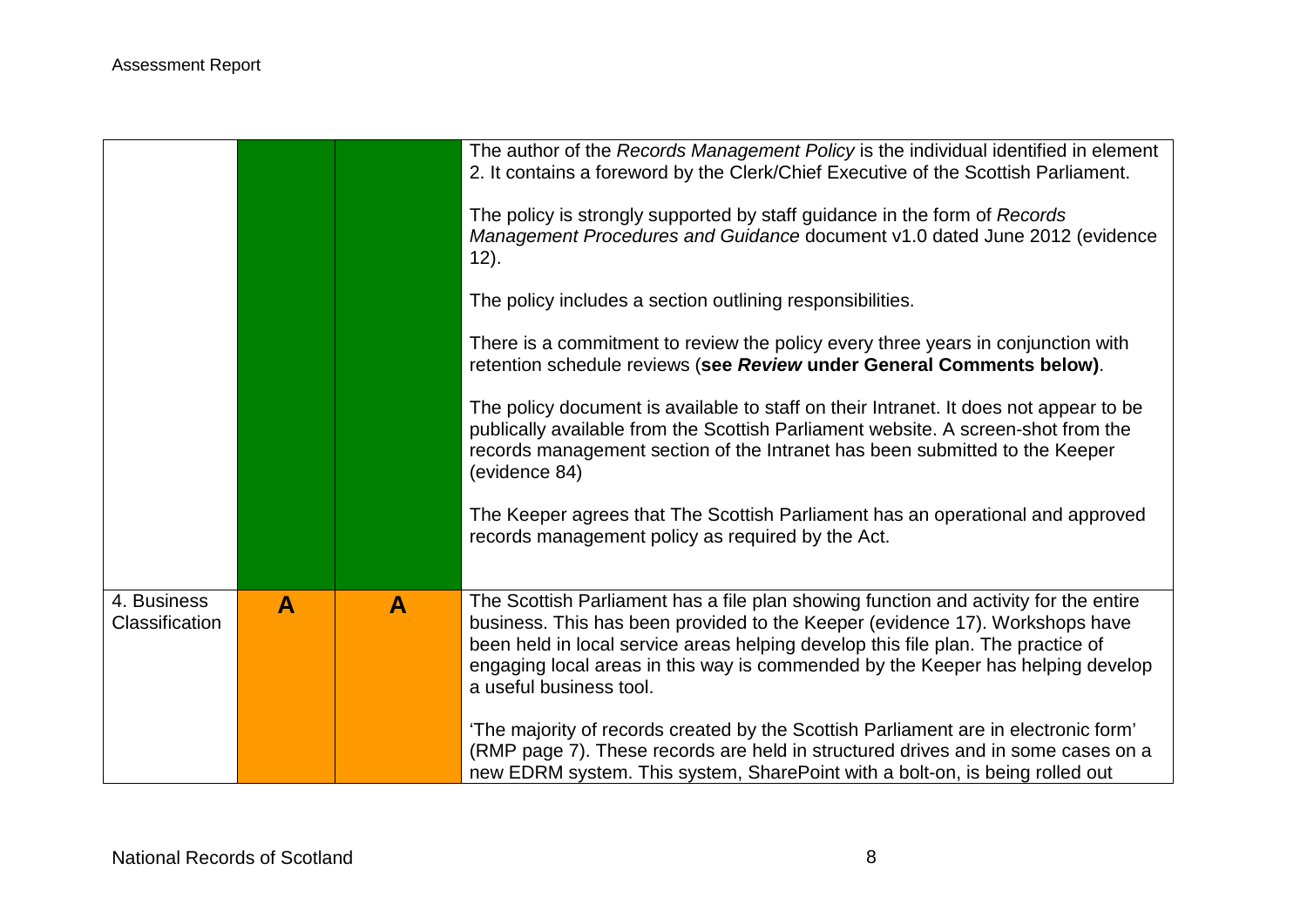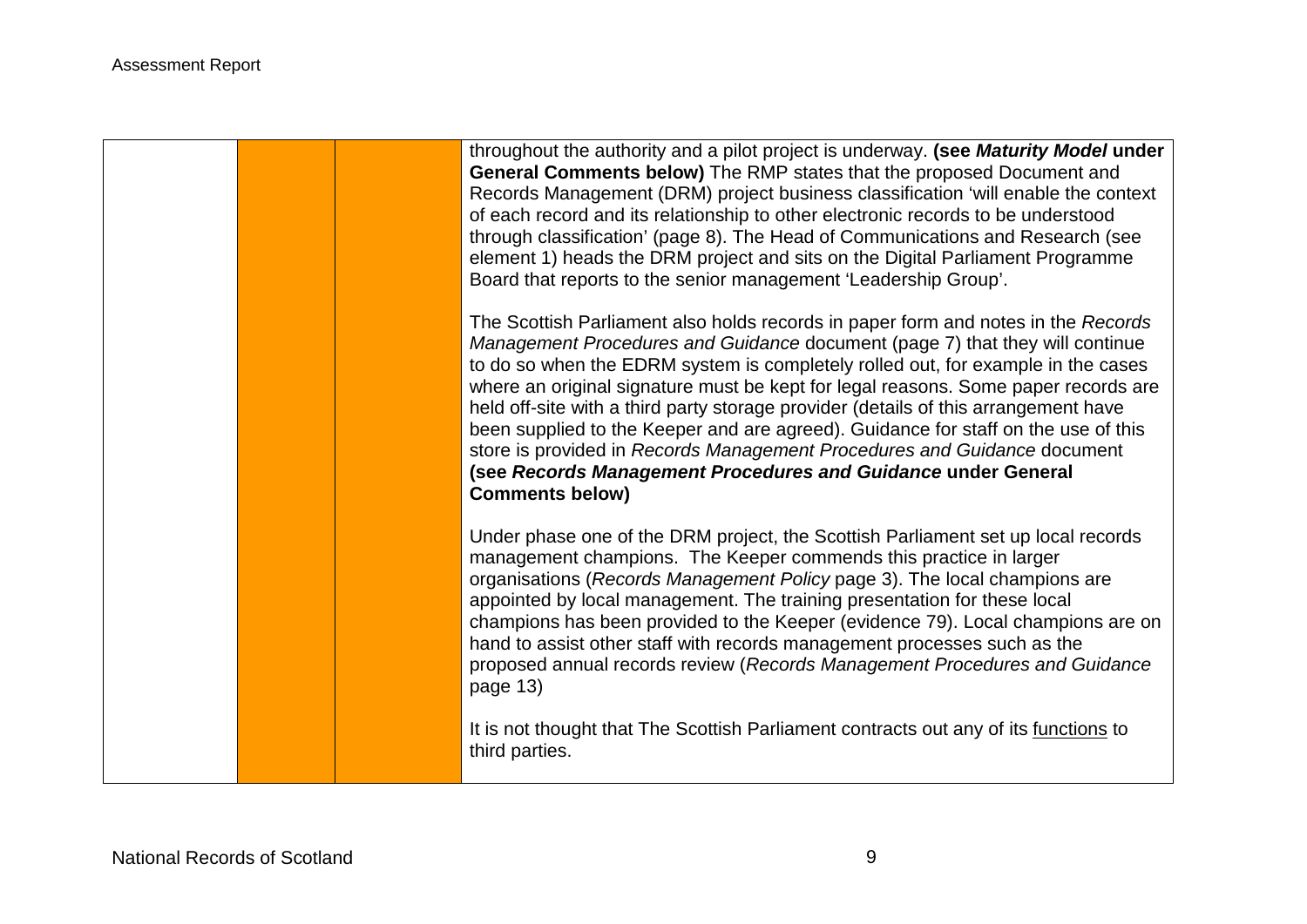|                          |   |   | The Keeper agrees this element of the Scottish parliament's RMP on<br>'improvement model' terms. This means that he is convinced of the<br>parliament's commitment to implement the EDRM solution fully over time, but                                                                                                                                                 |
|--------------------------|---|---|------------------------------------------------------------------------------------------------------------------------------------------------------------------------------------------------------------------------------------------------------------------------------------------------------------------------------------------------------------------------|
|                          |   |   | would request that he is updated as this project progresses.                                                                                                                                                                                                                                                                                                           |
| 5. Retention<br>schedule | G | G | The Scottish Parliament has a Retention Schedule covering all the activities listed in<br>the Business Classification Scheme (see element 4). The full schedule has been<br>supplied to the Keeper (evidence 18). The Retention Schedule was developed in<br>phase one of the records management project (see Maturity Model under General<br><b>Comments below)</b>   |
|                          |   |   | Currently, each service area is encouraged to set aside time to review the records<br>annually alongside the retention schedule with a mind to approve destruction<br>(Records Management Procedures and Guidance page 13). A decision to retain<br>records beyond their allocated retention period is relayed to the Information<br>Manager through an Intranet form. |
|                          |   |   | The RMP states that the proposed Document and Records Management (DRM)<br>project 'will enable the automatic application of retention rules based on pre-defined<br>criteria tailored to the type of content.'                                                                                                                                                         |
|                          |   |   | The Records Management Strategy (evidence 09) commits The Scottish Parliament<br>to define how long it needs to keep particular records.                                                                                                                                                                                                                               |
|                          |   |   | There is a commitment to review the Retention Schedule every three years in<br>conjunction with the Records Management Policy (see Review under General<br><b>Comments below).</b>                                                                                                                                                                                     |
|                          |   |   | The Keeper agrees that The Scottish Parliament has a functioning retention<br>schedule that appears to cover all the record types created as the authority carries                                                                                                                                                                                                     |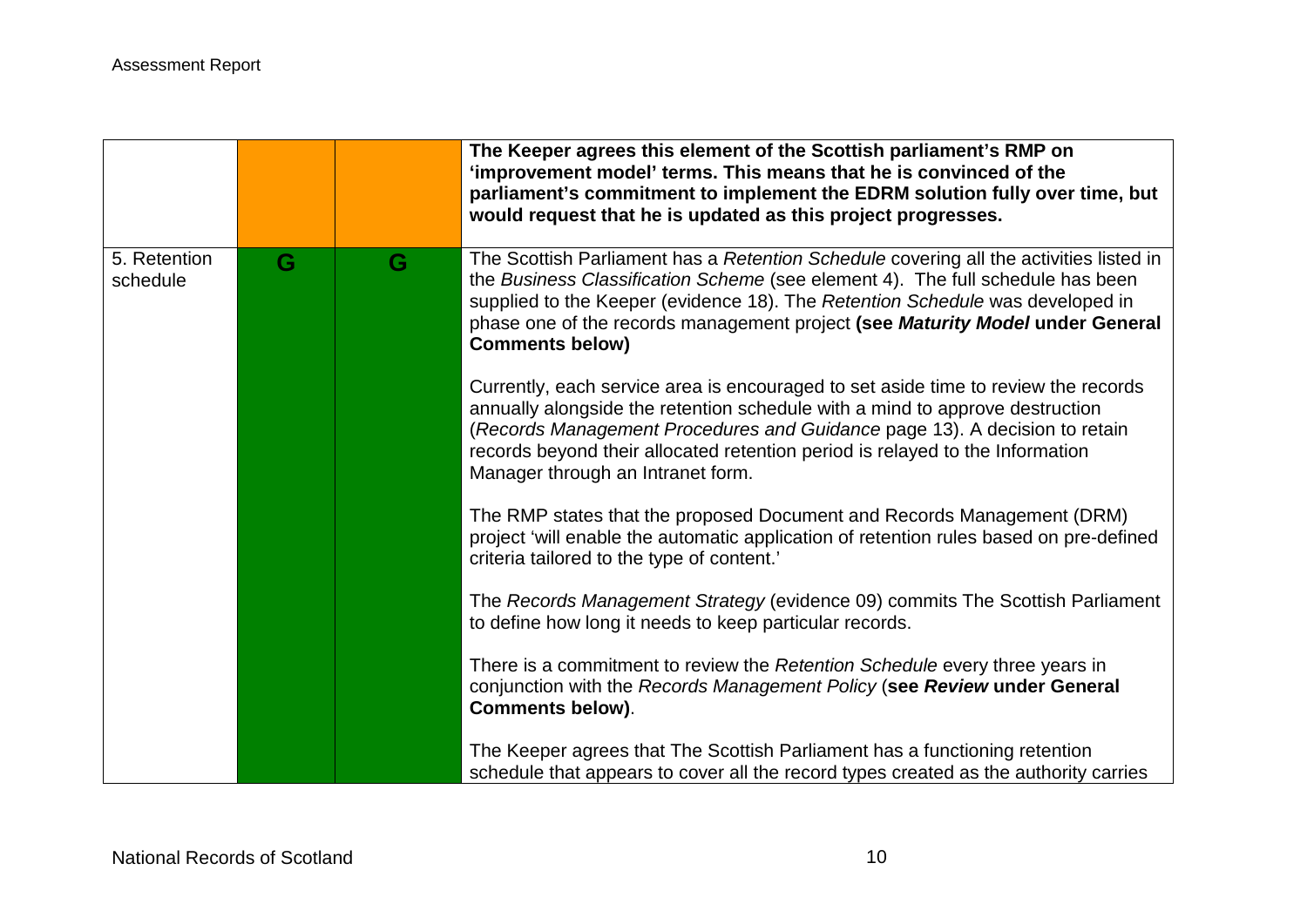|                                                         |   |   | out its functions.                                                                                                                                                                                                                                                                                                                                                                                                                                                          |
|---------------------------------------------------------|---|---|-----------------------------------------------------------------------------------------------------------------------------------------------------------------------------------------------------------------------------------------------------------------------------------------------------------------------------------------------------------------------------------------------------------------------------------------------------------------------------|
| 6. Destruction<br>Arrangements<br>Compulsory<br>element | G | G | Paper: Paper records are destroyed on-site by a contractor. Evidence has been<br>supplied to demonstrate that proper arrangements are in place. Paper records held<br>off-site are destroyed locally. Again evidence has been provided that secure<br>irretrievable destruction takes place. Contractual details regarding off-site<br>destruction include business continuity back-up tapes. A permanent log of<br>destroyed material is kept.                             |
|                                                         |   |   | <b>Electronic Records:</b> Currently a manual log of destroyed electronic records is kept<br>and evidence of this process has been supplied to the Keeper as has a sample<br>records destruction form (evidence 22). The procedures for the irretrievable<br>destruction of electronic records, including e-mail, are available for staff in Records<br>Management Procedures and Guidance (see Records Management Procedures<br>and Guidance under General Comments below) |
|                                                         |   |   | The DRM system will introduce automatic retention prompts. Once the DRM project<br>is complete, the metadata of disposed records will be permanently recorded in the<br>system.                                                                                                                                                                                                                                                                                             |
|                                                         |   |   | Currently, each service area is encouraged to set aside time to review the records<br>annually alongside the retention schedule with a mind to approve destruction<br>(Records Management Procedures and Guidance page 13).                                                                                                                                                                                                                                                 |
|                                                         |   |   | Hardware: Evidence has been provided detailing the arrangements in place to<br>ensure the irrevocable deletion of information held on Scottish Parliament hardware<br>scheduled for disposal in the form of a Specification For The Provision Of Recycling<br>And Disposal Of It Equipment And Accessories (evidence 80)                                                                                                                                                    |
|                                                         |   |   | Back-Ups: Electronic records are backed-up to an external Network for short term                                                                                                                                                                                                                                                                                                                                                                                            |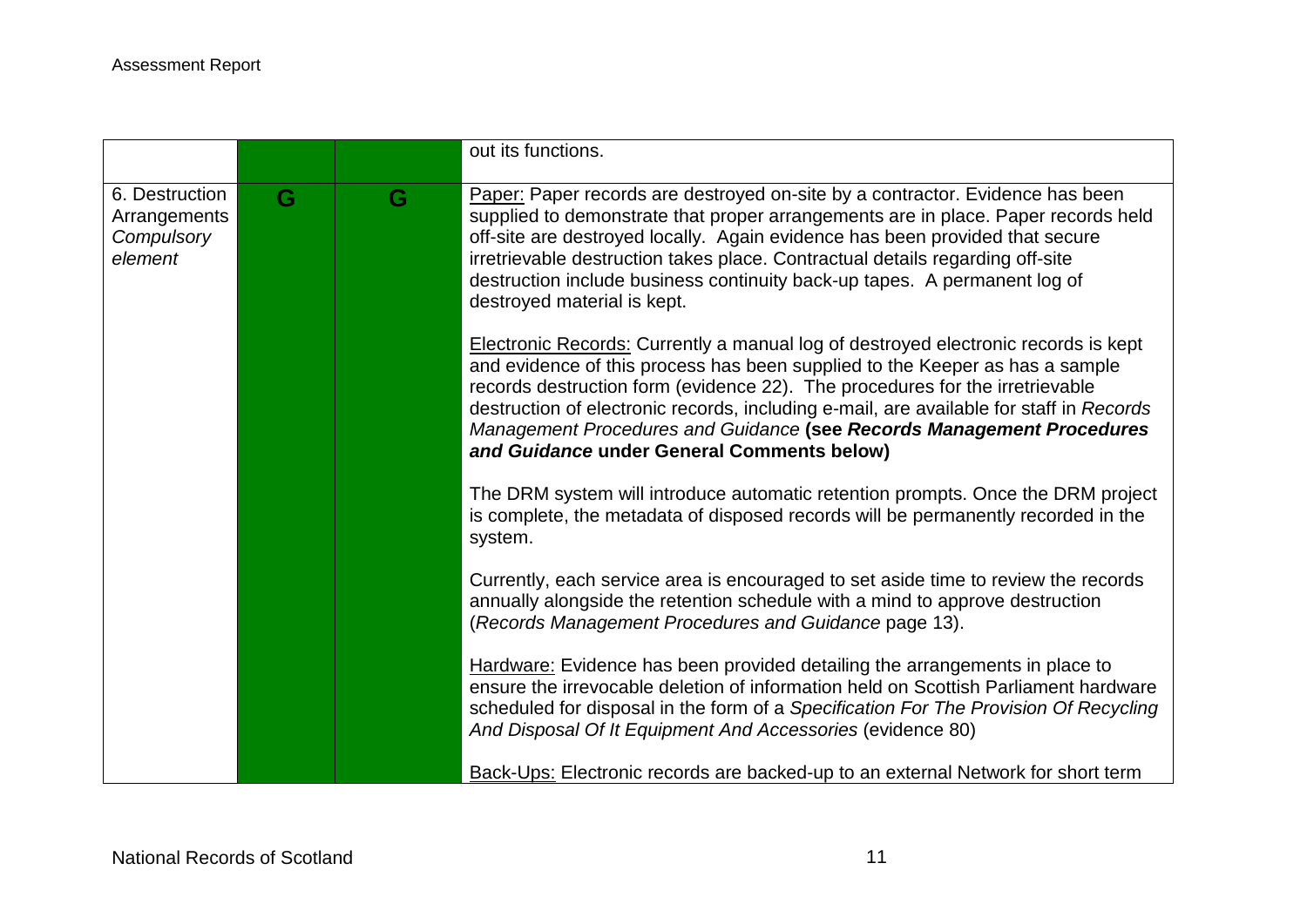|                                                       |   |   | recovery and to nightly back-up tapes. The destruction of these back-up copies is<br>built into the business continuity procedures and outstore contract.                                                                                                                           |
|-------------------------------------------------------|---|---|-------------------------------------------------------------------------------------------------------------------------------------------------------------------------------------------------------------------------------------------------------------------------------------|
|                                                       |   |   | The RMP states that the proposed Document and Records Management Project<br>destruction arrangements 'will ensure destruction of all copies of electronic records<br>by a secure, audited mechanism by approved staff.'                                                             |
|                                                       |   |   | One of the policy objectives set out in The Scottish Parliament's corporate Records<br>Management Policy v1.0 (evidence 08) refers to the disposal of records in<br>accordance with the defined processes when they are no longer required.                                         |
|                                                       |   |   | The Records Management Strategy (evidence 09) commits The Scottish Parliament<br>to define how long it needs to keep particular records, will dispose of them when<br>they are no longer needed and will be able to explain why records are no longer<br>held.                      |
|                                                       |   |   | The Keeper agrees that the Scottish Parliament properly considers the irretrievable<br>destruction of its corporate records as required by the Act.                                                                                                                                 |
| 7. Archiving<br>and Transfer<br>Compulsory<br>element | G | G | The Scottish Parliament transfers their records to the National Records of Scotland<br>for permanent preservation. This arrangement is confirmed by NRS client<br>managers.                                                                                                         |
|                                                       |   |   | The RMP states the proposed Document and Records Management (DRM) project<br>archiving and transfer arrangements 'will enable records to be transferred to the<br>National Records of Scotland in a reusable format compliant with MoReq, along with<br>their associated metadata.' |
|                                                       |   |   | The Keeper agrees that The Scottish Parliament has arrangements in place to<br>transfer records to an appropriate archive.                                                                                                                                                          |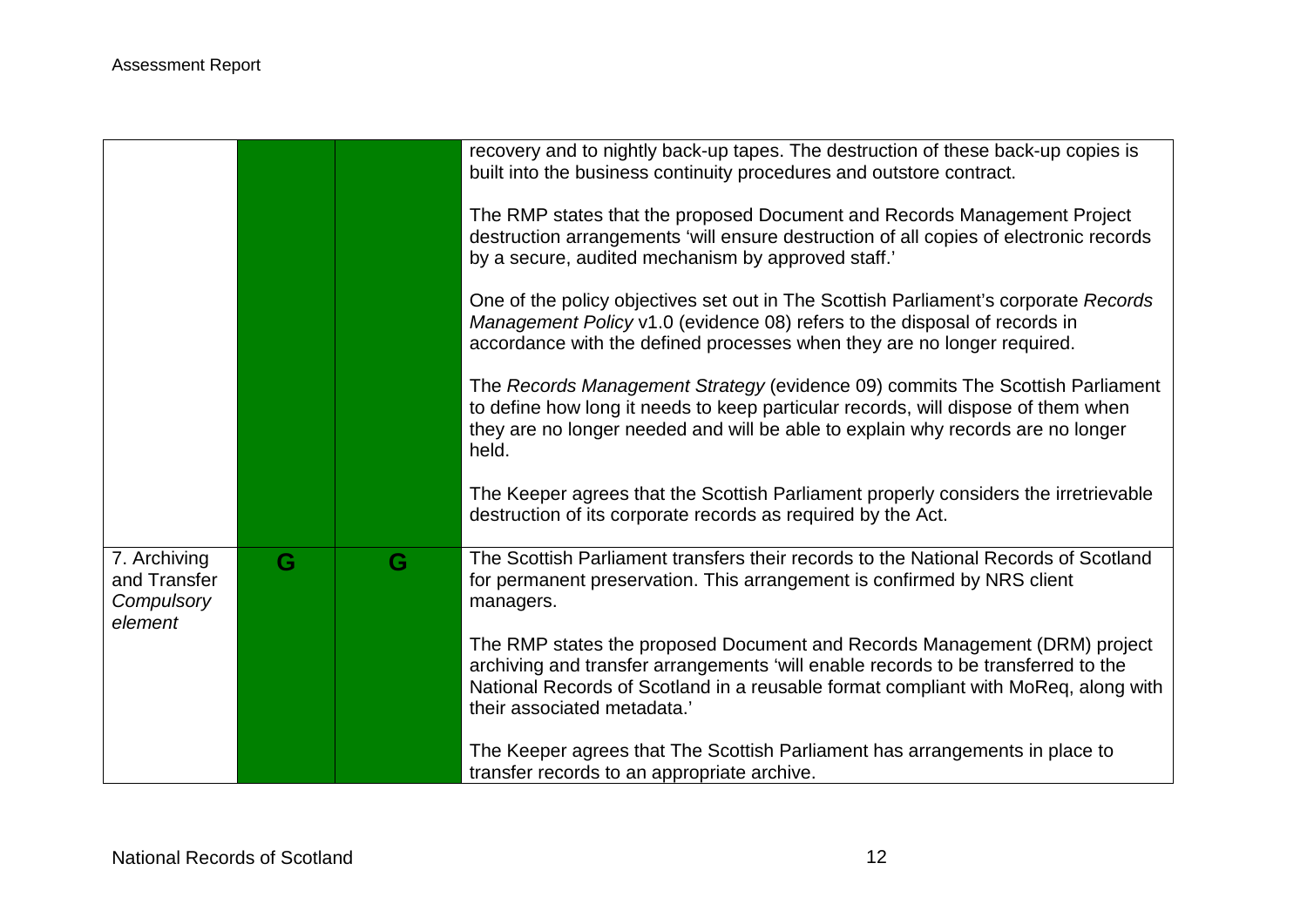T

| 8. Information<br><b>Security</b><br>Compulsory<br>element | G | G | The Records Management Strategy (evidence 09) commits The Scottish Parliament<br>to ensure that records are stored securely and that access to them is controlled.<br>The Scottish Parliament has an operational information security policy dated<br>September 2013. This has been supplied to the Keeper (evidence 28) It is<br>supported by a suite of security documents which have also been provided<br>(evidence $29 - 48$ )<br>The Head of Business IT is the owner of the Information Security system.<br>The RMP states that the proposed Document and Records Management (DRM)<br>project 'will enable the prevention of unauthorised destruction, alteration or removal<br>of electronic records.' This project will also see the introduction of an upgraded<br>protective marking scheme for electronic records. |
|------------------------------------------------------------|---|---|--------------------------------------------------------------------------------------------------------------------------------------------------------------------------------------------------------------------------------------------------------------------------------------------------------------------------------------------------------------------------------------------------------------------------------------------------------------------------------------------------------------------------------------------------------------------------------------------------------------------------------------------------------------------------------------------------------------------------------------------------------------------------------------------------------------------------------|
|                                                            |   |   | Information Security is reviewed periodically by Business IT management group.<br>The Keeper would like to see the revised policies and procedures after the full<br>DRM system has been embedded.<br>The Keeper agrees that The Scottish Parliament have properly considered the<br>security of their records.                                                                                                                                                                                                                                                                                                                                                                                                                                                                                                                |
| 9. Data<br>Protection                                      | G | G | The Scottish Parliament have a Data Protection Policy which is available to the<br>public through a link from their website<br>http://www.scottish.parliament.uk/help/19146.aspx<br>The authority is registered with the Information Commissioner $-27477607$                                                                                                                                                                                                                                                                                                                                                                                                                                                                                                                                                                  |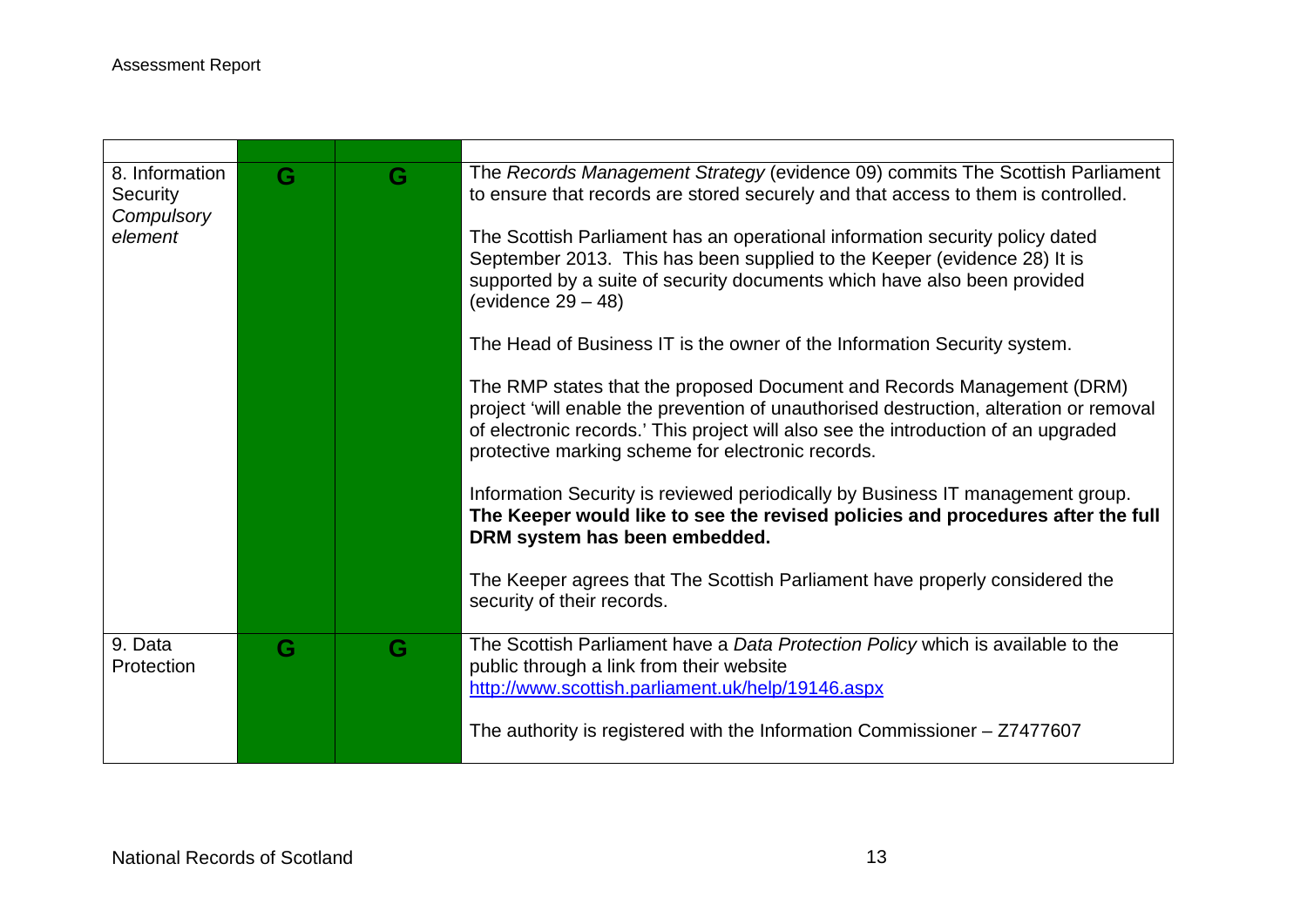|                                                           |   |   | The Scottish Parliament has provided the Keeper with staff instructions for handling<br>subject access enquires (evidence 50).                                                                                                                                                                                                                                                                                                                                                                                                                                                                        |
|-----------------------------------------------------------|---|---|-------------------------------------------------------------------------------------------------------------------------------------------------------------------------------------------------------------------------------------------------------------------------------------------------------------------------------------------------------------------------------------------------------------------------------------------------------------------------------------------------------------------------------------------------------------------------------------------------------|
|                                                           |   |   | Members of staff at The Scottish Parliament undergo training on data protection. A<br>presentation has been provided as evidence (evidence 57)                                                                                                                                                                                                                                                                                                                                                                                                                                                        |
|                                                           |   |   | The Scottish Parliament Data Sharing Guidance (evidence 58) specifically mentions<br>data protection. The RMP mentions the risks of keeping records beyond business<br>use under data protection legislation (page 7).                                                                                                                                                                                                                                                                                                                                                                                |
|                                                           |   |   | The description of data protection provision in The Scottish Parliament as it appears<br>in the RMP (page 24) refers to a 'Head of Information Governance' a role not<br>mentioned elsewhere in the plan. The Head of Information Governance recently<br>took over line management of the Information Manager. The Head of Information<br>Governance reports to the Head of Communications and Research and is<br>responsible for delivering expertise, advice, guidance and training on all aspects of<br>information governance including data protection, freedom of information and<br>copyright. |
|                                                           |   |   | The Keeper agrees that The Scottish Parliament properly recognise their<br>responsibilities under the Data Protection Act 1998.                                                                                                                                                                                                                                                                                                                                                                                                                                                                       |
| 10. Business<br>Continuity<br>and Vital<br><b>Records</b> | G | G | The Scottish Parliament has a series of local business continuity plans. The<br>template (excel spreadsheet) to be followed by each area has been supplied to the<br>Keeper in evidence.                                                                                                                                                                                                                                                                                                                                                                                                              |
|                                                           |   |   | Electronic records are backed-up to an external Network for short term recovery and<br>to nightly back-up tapes. The destruction of these back-up copies is built into the<br>business continuity procedures.                                                                                                                                                                                                                                                                                                                                                                                         |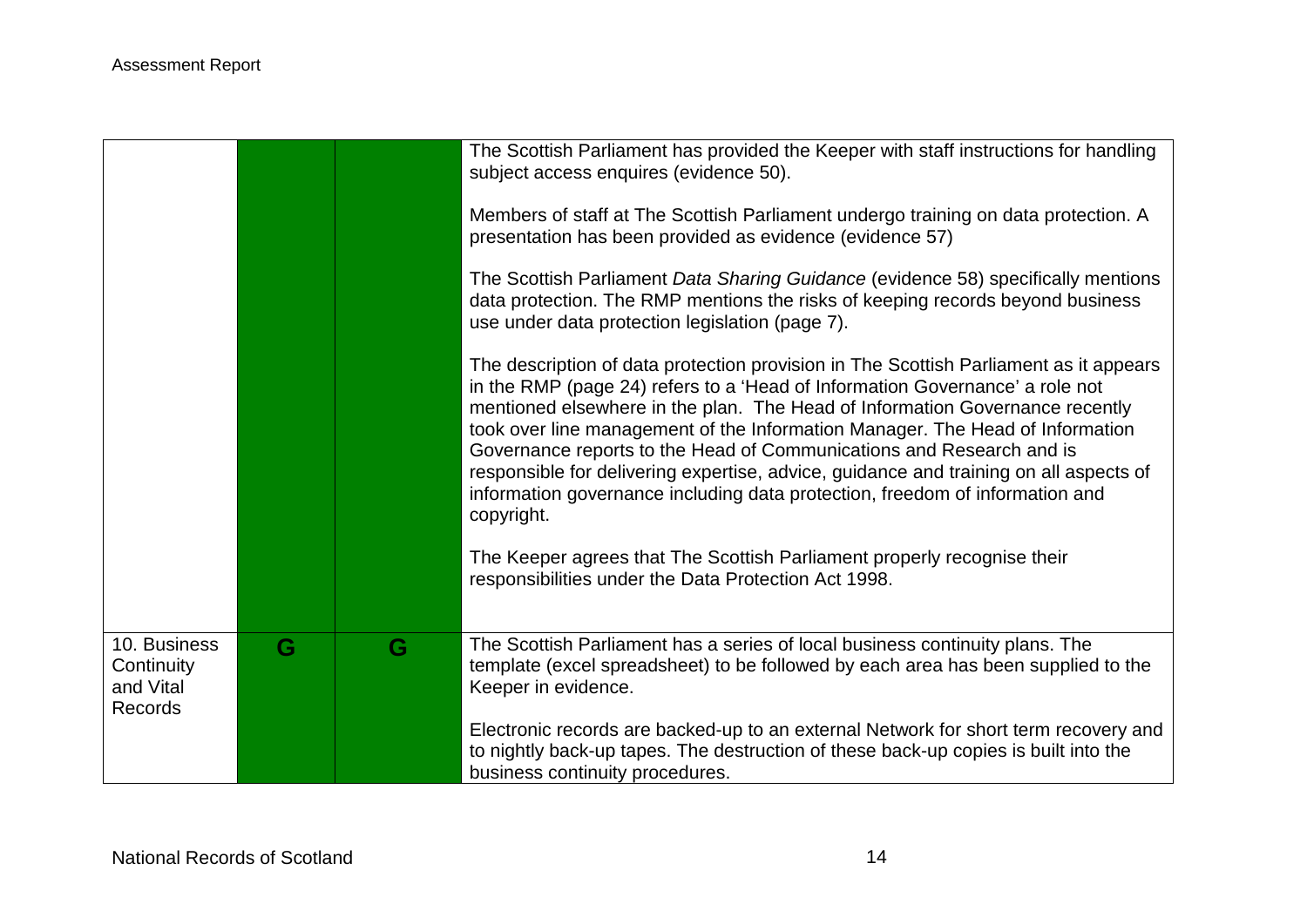$\Gamma$ 

|                 |              |              | Vital records needed for the resumption of critical business have been considered in<br>a general salvage plan (evidence 66) Vital records were identified in Phase Two of<br>the Records Management project (see Maturity Model under General Comments<br>below) A heritage Salvage Plan, building on this, is in development. The Keeper<br>requests sight of this when available. The Keeper would like to assure The<br>Scottish Parliament that all documents submitted in evidence are held securely by<br>NRS and access is strictly limited to the PRSA Assessment Team, the Head of<br>Government Records and himself.<br>The Keeper agrees that The Scottish Parliament has operational business continuity<br>plans that properly consider the recovery of records in an emergency. He also<br>agrees that consideration has been given to the security of 'vital records'. |
|-----------------|--------------|--------------|----------------------------------------------------------------------------------------------------------------------------------------------------------------------------------------------------------------------------------------------------------------------------------------------------------------------------------------------------------------------------------------------------------------------------------------------------------------------------------------------------------------------------------------------------------------------------------------------------------------------------------------------------------------------------------------------------------------------------------------------------------------------------------------------------------------------------------------------------------------------------------------|
| 11. Audit trail | $\mathbf{A}$ | $\mathbf{A}$ | The Scottish Parliament's corporate Records Management Policy v1.0 (evidence<br>08) explains the importance of an audit trail for efficiency and legal requirements. It<br>refers to version control. Furthermore the Records Management Strategy document<br>commits the Parliament to 'know what records it holds and where they are'<br>(evidence 09)                                                                                                                                                                                                                                                                                                                                                                                                                                                                                                                               |
|                 |              |              | The Scottish Parliament does not yet have a fully realised document tracking facility<br>for all records, particularly in the case of electronic records that have yet to be<br>encompassed by the EDRM system (SharePoint with a bolt-on). The Keeper is<br>convinced that a commitment has been made to rectify this situation in the next five<br>years as part of a structured project (DRM). The RMP states that the proposed DRM<br>project Audit Trail facility 'will enable the creation and maintenance of complete and<br>accurate representations of all changes that occur in relation to a particular record.'<br>(page 8) Metadata will be automatically created to best practice e-Government<br>standards.                                                                                                                                                             |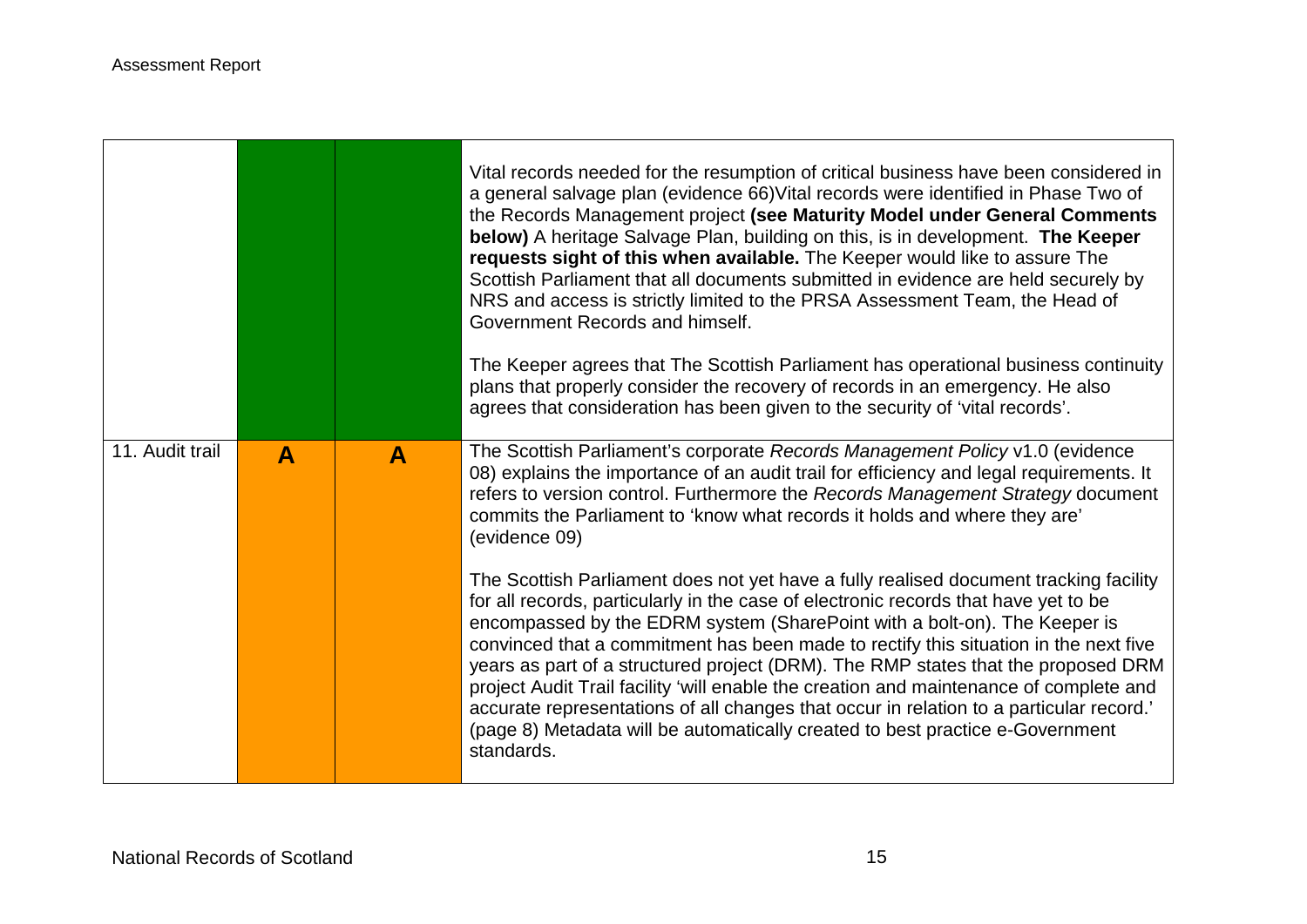|  | The reporting procedure for this project is clearly stated in the RMP. The Head of<br>Communications and Research (see element 1) heads the DRM project and sits on<br>the Digital Parliament Programme Board that reports to senior management<br>'Leadership Group'.                                                                                                                                                                                                                                                                                                                                                            |
|--|-----------------------------------------------------------------------------------------------------------------------------------------------------------------------------------------------------------------------------------------------------------------------------------------------------------------------------------------------------------------------------------------------------------------------------------------------------------------------------------------------------------------------------------------------------------------------------------------------------------------------------------|
|  | When the DRM project rolls out the EDRM to all service areas many of the features<br>of a robust record tracking will be imposed by the system and an audit trail will be<br>automatically created (see Maturity Model under General Comments below).                                                                                                                                                                                                                                                                                                                                                                             |
|  | The Scottish Parliament will continue to create paper records when the EDRM<br>system is completely rolled out, for example in the cases where an original signature<br>must be kept for legal reasons. Clear instructions have been provided to staff in the<br>Records Management Procedures and Guidance document (page 7) regarding the<br>procedure for naming paper files to allow accessibility and version control. The<br>tracking of paper records held in the third party outstore seems robust. Guidance for<br>staff on the use of this store is provided in Records Management Procedures and<br>Guidance document. |
|  | It is possible that the paper records held internally could be managed through the<br>EDRM system. This will be investigated under a 'planned activity' (RMP page 15).                                                                                                                                                                                                                                                                                                                                                                                                                                                            |
|  | The Records Management Procedures and Guidance document provides guidance<br>on naming pattern for electronic and paper records, on version control, on the<br>format for saving e-mails and on the annual review of record. (See Records<br><b>Management Procedures and Guidance under General Comments below)</b> . This<br>guidance establishes the importance of 'audit trail' in a healthy records management<br>system.                                                                                                                                                                                                    |
|  | In several places the RMP and evidential documents mention the risks of using the<br>e-mail system (Outlook) as a personal records management system (i.e. RMP page                                                                                                                                                                                                                                                                                                                                                                                                                                                               |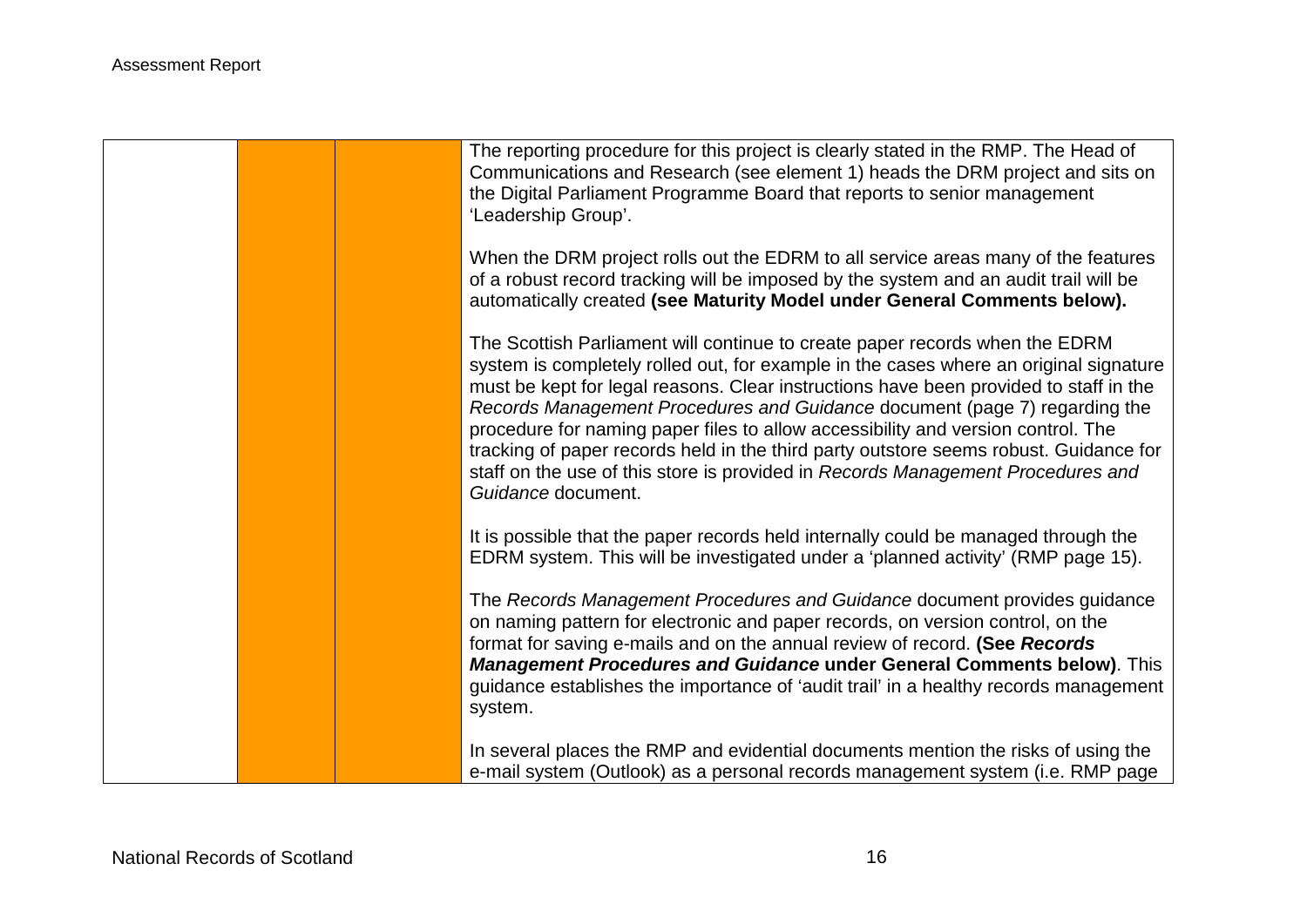|                                                                      |   |   | 7, Records Management Procedures and Guidance page 13). Similarly, the dangers<br>of a 'parallel filing system' (for example a paper version and an electronic version of<br>the same record) are recognised (i.e. Records Management Procedures and<br>Guidance page 8). The Keeper concurs with these warnings.<br>The Keeper agrees this element of The Scottish parliament's RMP on<br>'improvement model' terms. This means that he is convinced of the<br>parliament's commitment to implement an audit trail alongside the EDRM fully<br>over time, but would request that he is updated as this project progresses.                                                                                                                                                                                                                                                                                                                                                                                                                                                                      |
|----------------------------------------------------------------------|---|---|--------------------------------------------------------------------------------------------------------------------------------------------------------------------------------------------------------------------------------------------------------------------------------------------------------------------------------------------------------------------------------------------------------------------------------------------------------------------------------------------------------------------------------------------------------------------------------------------------------------------------------------------------------------------------------------------------------------------------------------------------------------------------------------------------------------------------------------------------------------------------------------------------------------------------------------------------------------------------------------------------------------------------------------------------------------------------------------------------|
| 12.<br>Competency<br>Framework<br>for records<br>management<br>staff | G | G | Gordon Hobb's (see element 2) job specification and performance appraisal, both<br>identifying records management as a separate competency, have been supplied.<br>The performance appraisal specifically mentions PRSA.<br>The RMP states that the performance management system personal development<br>plan provides resources for appropriate training for the Information Manager.<br>Mr Hobbs holds an MSc in Information and Library Studies.<br>The Records Management Strategy (evidence 09) commits The Scottish Parliament<br>to have in post 'an appropriately qualified records manager and a community of<br>champions'.<br>Members of staff at The Scottish Parliament undergo training on data protection. A<br>presentation has been provided as evidence (evidence 57)<br>The Information Manager is responsible for records management training. A training<br>presentation for local champions has been provided to the Keeper (evidence 79)<br>and a plan for a training day (evidence 78). Workshops have been held in local<br>service areas helping develop a file plan. |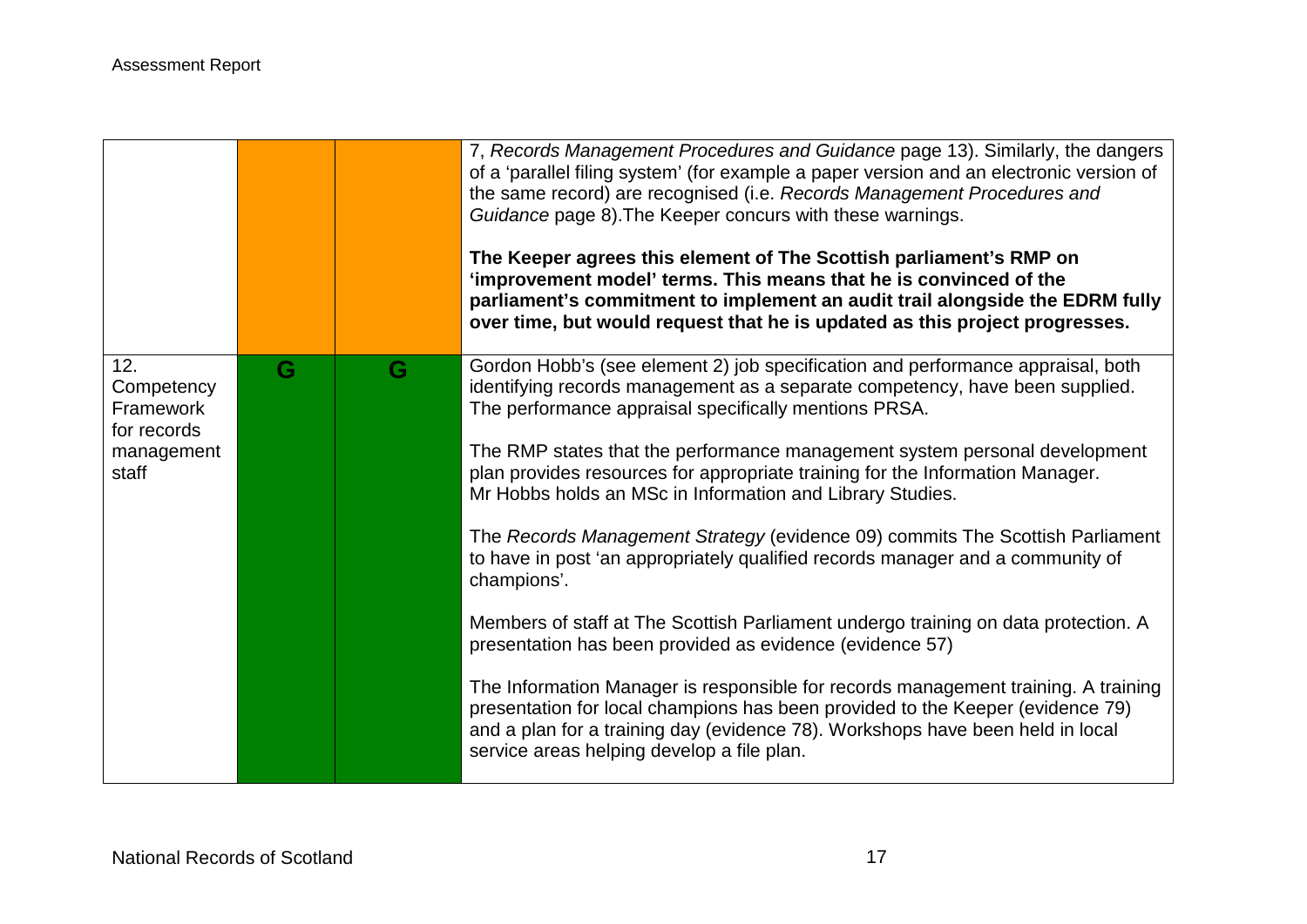|                                 |              |   | The Keeper agrees that the individual identified as having day-to-day responsibility<br>for implementing the RMP has appropriate skills for the role. Furthermore, the<br>Keeper acknowledges that The Scottish Parliament considers records management<br>training for appropriate staff.                                                                                                                                                                              |
|---------------------------------|--------------|---|-------------------------------------------------------------------------------------------------------------------------------------------------------------------------------------------------------------------------------------------------------------------------------------------------------------------------------------------------------------------------------------------------------------------------------------------------------------------------|
| 13.<br>Assessment<br>and Review | G            | G | The Scottish Parliament implemented a self-assessment programme based on the<br>JISC Infonet. From this maturity model, supplied to the Keeper as evidence 01, they<br>have developed a 3 phase improvement plan which is currently underway – phases<br>one and two being complete. This is clearly explained in the RMP (see Maturity<br><b>Model under General Comments below)</b><br>Information Security is reviewed periodically by Business IT management group. |
|                                 |              |   | The RMP will be reviewed every three years. Several other submitted evidential<br>documents, such as the Records Management Policy, are scheduled for review<br>(see Review under General Comments below)<br>The Keeper agrees that The Scottish Parliament is committed to keeping the RMP                                                                                                                                                                             |
|                                 |              |   | and the supporting evidence under review.                                                                                                                                                                                                                                                                                                                                                                                                                               |
| 14. Shared<br>Information       | $\mathbf{A}$ | A | The Maturity Model (evidence 01) shows that, while there is a clear understanding<br>that record governance is a vital element in data sharing, certain protocols remain to<br>be put in place.                                                                                                                                                                                                                                                                         |
|                                 |              |   | 'Planned Activity 14.2' commits The Scottish Parliament to impose management<br>controls when sharing records with third parties. The Keeper requests that he is kept<br>up-to-date on this important project.                                                                                                                                                                                                                                                          |
|                                 |              |   | In the case of 'Records created in the course of collaborative working or through<br>outsourcing' The Records Management Strategy (evidence 09) commits The                                                                                                                                                                                                                                                                                                             |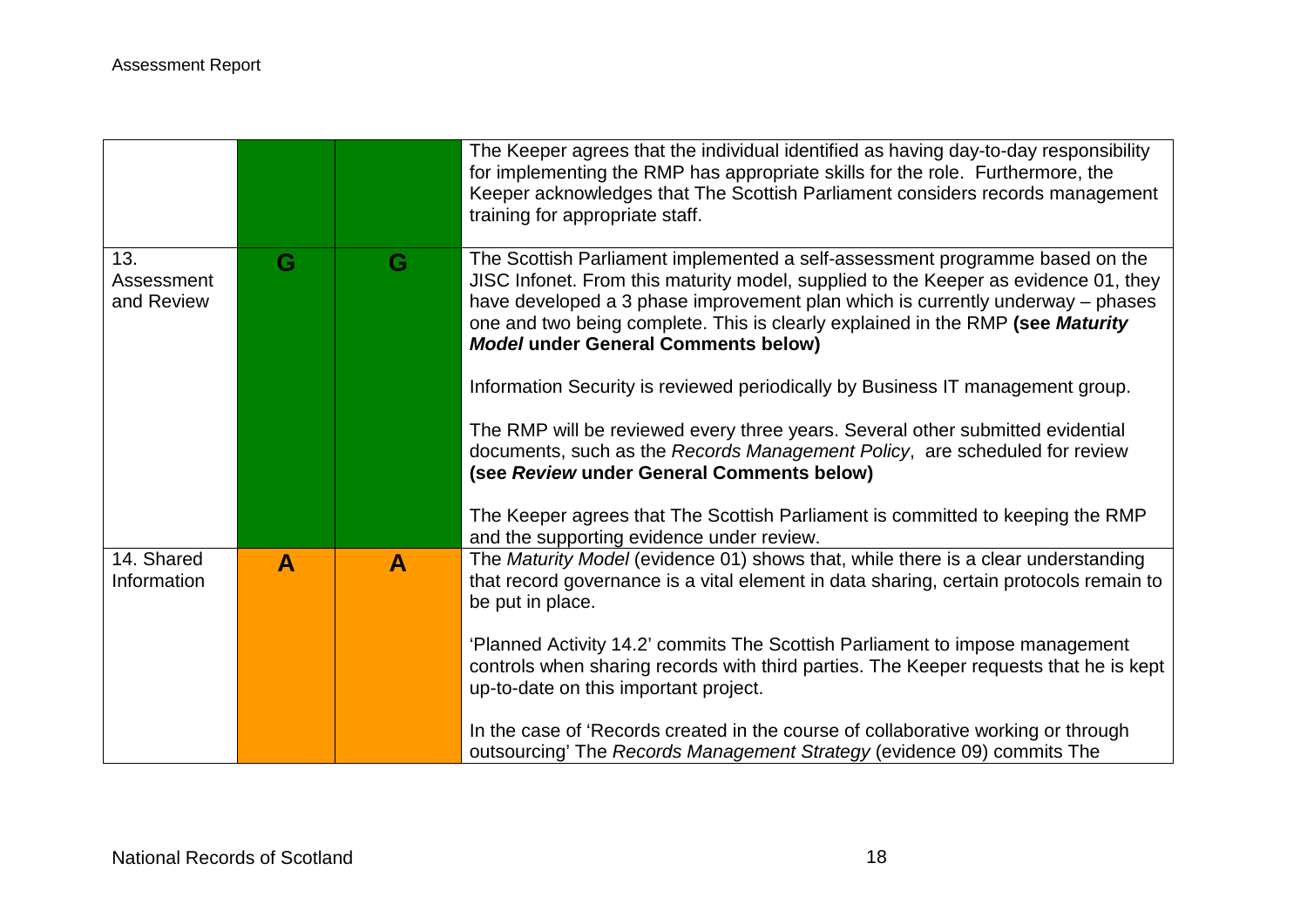|  | <b>Scottish Parliament to</b><br>'ensure that records shared with other bodies or held on their behalf by other bodies<br>are managed in accordance with recognised standards',                                                                                                                                     |
|--|---------------------------------------------------------------------------------------------------------------------------------------------------------------------------------------------------------------------------------------------------------------------------------------------------------------------|
|  | The Scottish Parliament Data Sharing Guidance (evidence 58) specifically mentions<br>data protection.                                                                                                                                                                                                               |
|  | The Keeper agrees this element of The Scottish Parliament's RMP on<br>'improvement model' terms. This means that he is convinced of the<br>parliament's commitment to develop firm records governance procedures for<br>data sharing over time, but would request that he is updated as this project<br>progresses. |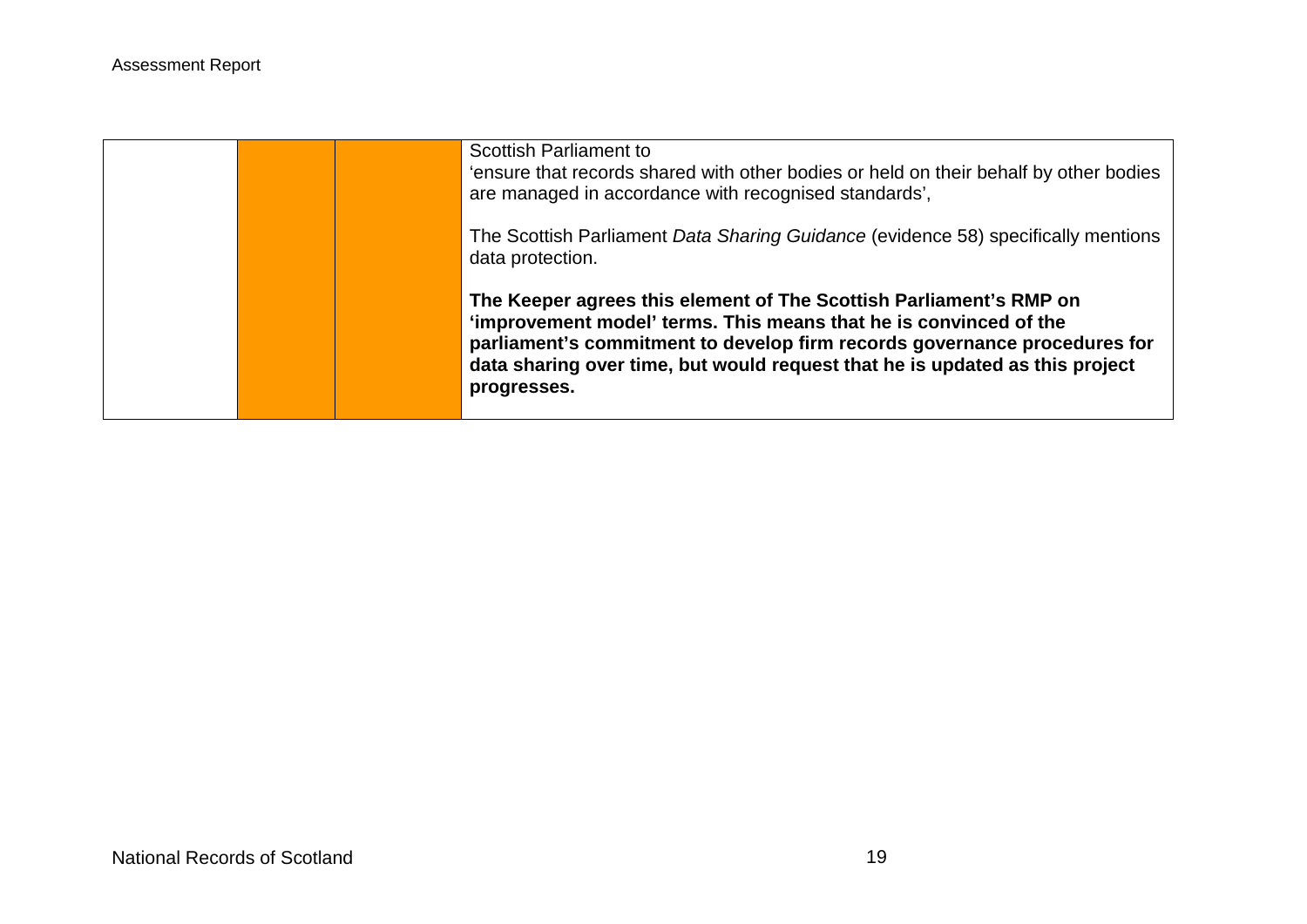**General Comments:**

### **Scottish Parliament Scottish Parliament Corporate Body Scottish Commission for Public Audit (For ease these three scheduled authorities are referred to as 'The Scottish Parliament' below.)**

The RMP, created by Gordon Hobbs the Scottish Parliament's Information Manager (see element 2), is v2.0 an amended version of that which the Head of Communications and Research (see element 1) approved 26<sup>th</sup> February 2014. The Plan makes clear that it applies to The Scottish Parliament, The Scottish Parliament Corporate Body and The Scottish Commission for Public Audit. The plan is accompanied by a Statement of Responsibility, dated 29<sup>th</sup> April 2014, from both Mr Hobbs and from Callum Thomson, Head of Communications and Research (evidence 06). This statement acknowledges the importance of records to the business of the three scheduled authorities and that it is 'a key element of the Information Management Strategy' (introduction page 4). The RMP indicates the direct link between the work of the Information Manager and the Head of Communications and Research. The introduction to the RMP reiterates the principle of continuous improvement and much of the submitted evidence links to a self assessment Maturity Model **(see** *Maturity Model* **below)** this model is submitted to the Keeper as evidence 01.

The RMP mentions PRSA (page 8)

#### *Records Management Procedures and Guidance*

A key piece of evidence is *Records Management Procedures and Guidance*, dated June 2012 (submitted as evidence 12). This is a method by which records management is explained to staff at The Scottish Parliament and therefore is a key business tool. The guidance includes instructions regarding naming conventions, version control and secure destruction. It also recommends that staff should 'review the files you have ownership of at least once a year.' There is also a section on 'Managing e-mail as records' (page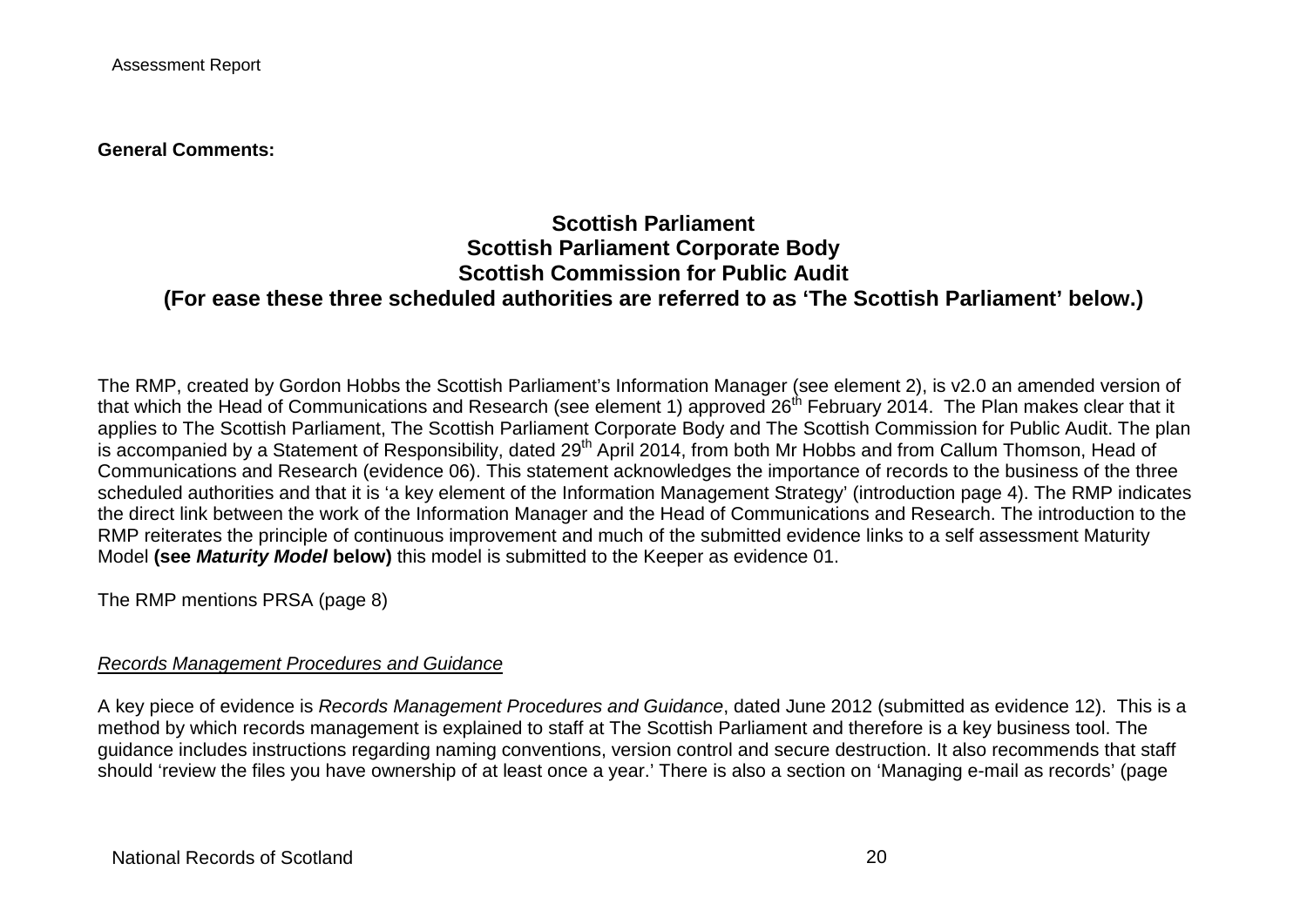13). This demonstrates a recognition that the functionality of e-mail brings with it distinct records management issues. The Keeper commends this entire document.

#### *Maturity Model*

In 2007, the Scottish Parliament implemented a self-assessment programme based on the JISC Infonet. From this maturity model, supplied to the Keeper as evidence 01, they have developed a 3 phase improvement plan which is currently underway – phases one and two being complete. This is clearly explained in the introduction to the RMP in a 'background' section.

Much of the remaining work on this improvement programme hinges on the imposition of an EDRM solution based on SharePoint with a bolt-on. This solution is being piloted in certain service areas, described in the RMP as a 'pioneer project'. The Leadership Group (senior management of the Scottish Parliament) has approved the progression of this project on to the next stage. This approval and the instigation of a pilot project are accepted by the Keeper as evidence of a firm commitment to close a recognised gap in provision. This allows him to agree certain parts of the RMP (elements 4 and 11) under the terms of an 'improvement model'. This means that he is happy to agree these elements of the RMP **on the understanding that he will be kept informed of developments as the records management provision 'improvement' project progresses.**

Records Management Project updates are published online by the Leadership Group for example: [http://www.scottish.parliament.uk/LeadershipGroup/LG\\_2013\\_Paper\\_071\\_-\\_Documents\\_and\\_Records\\_Management\\_Project.pdf](http://www.scottish.parliament.uk/LeadershipGroup/LG_2013_Paper_071_-_Documents_and_Records_Management_Project.pdf) (Approval for the 'pioneer project')

Dependant on the results of the pilot and on Leadership group agreement the proposed date for full roll out will be in 2016.

The adoption of the EDRM will support the 'Delivering a Digital Parliament' corporate target that appears in the top-level *Strategic Plan* (evidence 02)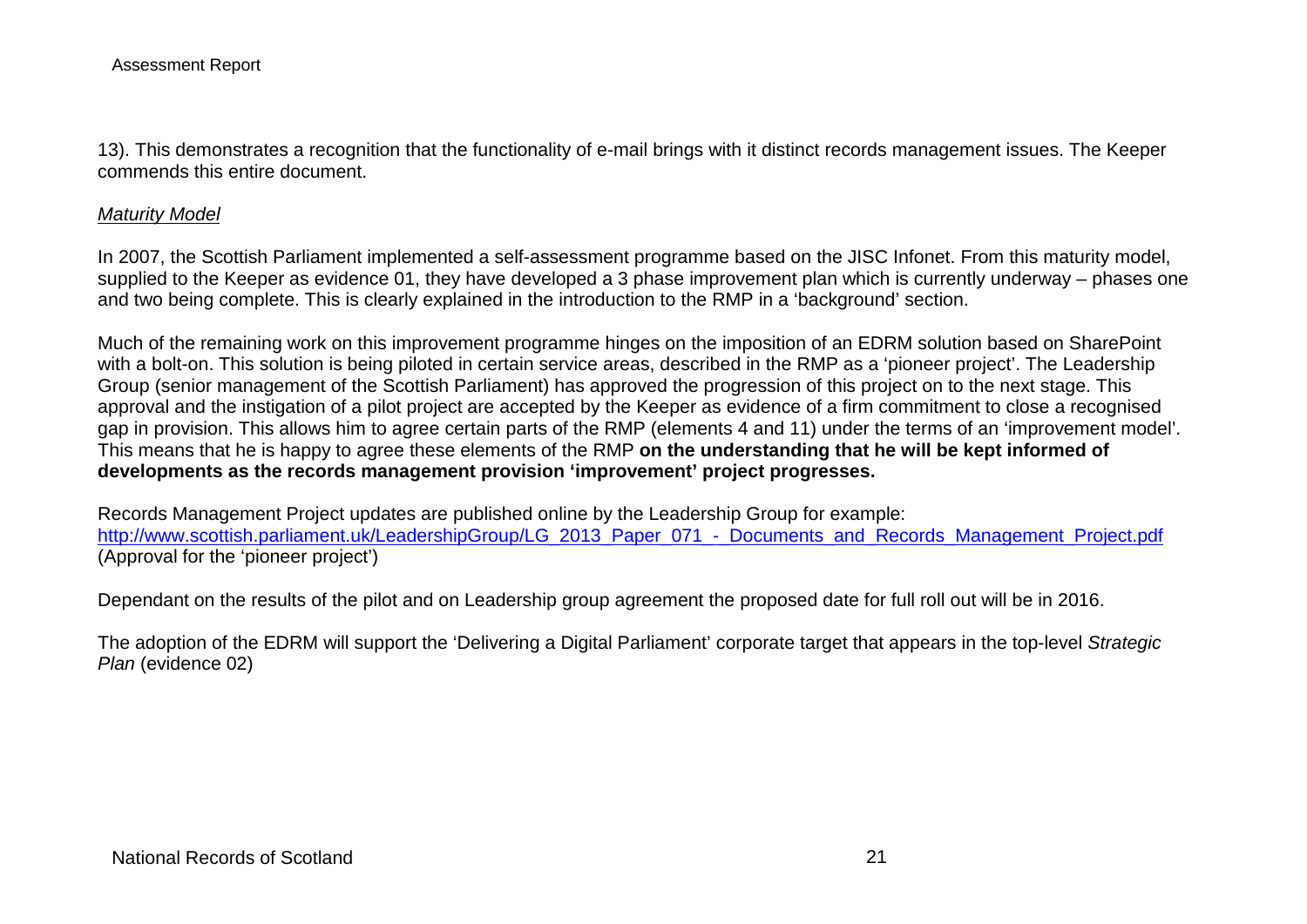#### *Review*

Several of the submitted documents have already been scheduled for review, for example the *Records Management Policy* in 2015. The Keeper commends this forward planning and **requests that updated documents are submitted to him in order to keep The Scottish Parliament's evidence package up-to-date.** The RMP states 'The procedures and guidance will be updated following completion of the DRM pioneer project and prior to wider roll-out of the DRM system across the Scottish Parliament'. It may be that, because of this documents are renewed outside their normal review schedule. **See also Maturity Model above**.

#### *Digital Parliament Programme*

The Document and Records Management Project is a 'deliverable' of the Digital Parliament Programme headed by Michelle Hegarty, Assistant Clerk/Chief Executive of the Parliament. Until recently Ms Hegarty was senior responsible officer for the RMP and the Keeper therefore acknowledges that she brings considerable understanding of PRSA to her vital new post.

# **6. Keeper's Summary**

Elements 1 - 14 that the Keeper considers should be in a public authority records management plan have been properly considered by the Scottish Parliament, the Scottish Parliamentary Corporate Body and the Scottish Commission for Public Audit. Policies and governance structures are in place to implement the actions required by the plan.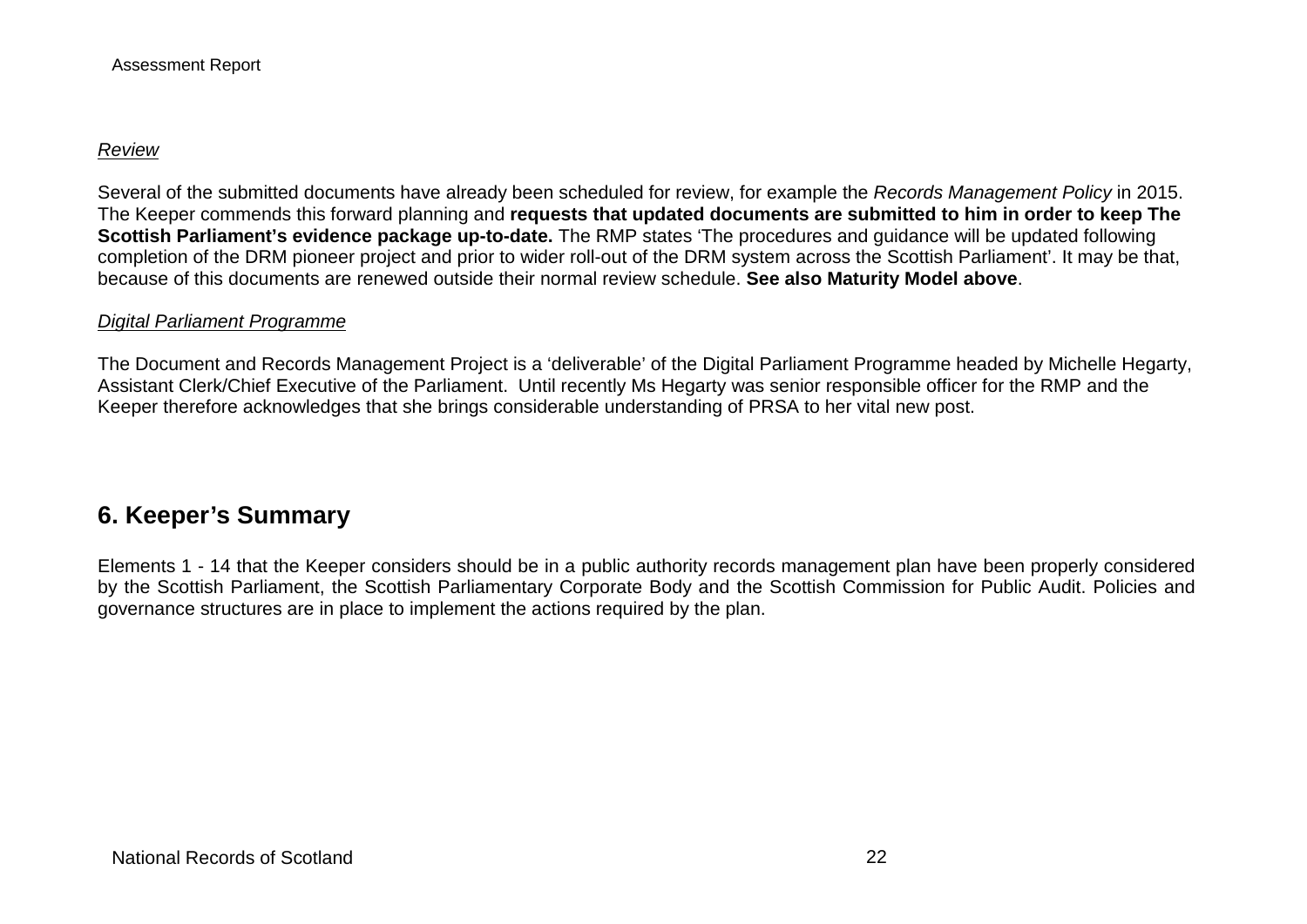### **7. Keeper's Determination**

Based on the assessment process detailed above, the Keeper **agrees** the RMP of **the Scottish Parliament, the Scottish Parliamentary Corporate Body and the Scottish Commission for Public Audit**

• The Keeper recommends that the Scottish Parliament, the Scottish Parliamentary Corporate Body and the Scottish Commission for Public Audit should publish their agreed RMP as an example of good practice within the authority and the sector.

This report follows the Keeper's assessment carried out by,

Le maar

Robert Fathry m

**Pete Wadley**<br> **Public Records Officer**<br> **Robert Fotheringham**<br> **Rublic Records Officer** Public Records Officer